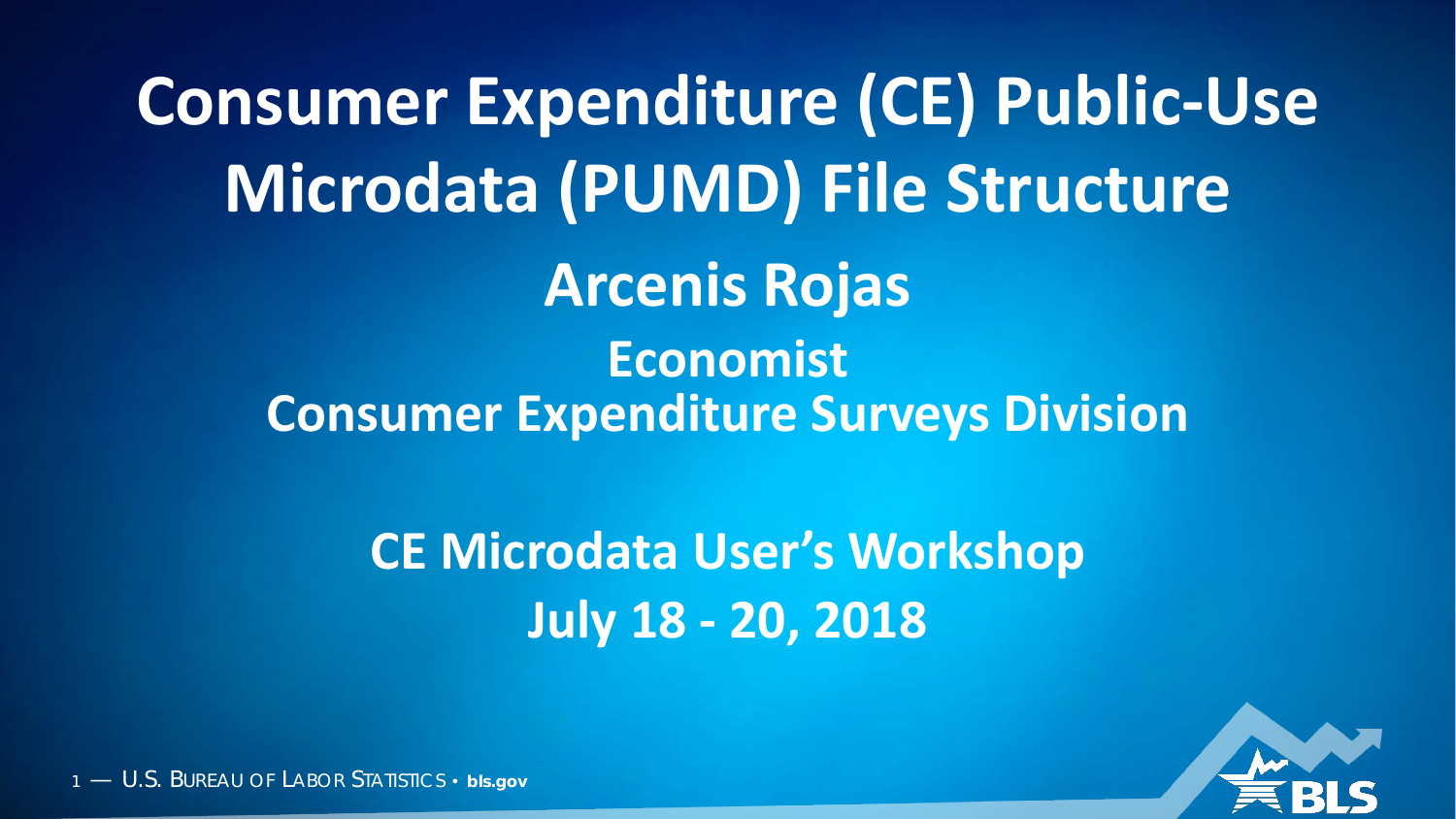## **File Naming Conventions**

- Naming conventions used for each PUMD release are common to both Interview and Diary data.
	- $\blacktriangleright$  YY = Year
	- $\triangleright$  Q = Quarter
	- $\triangleright$  Q1 of 2016  $\rightarrow$  FMLI161 (2015 PUMD) or FMLI161x (2016 PUMD)
- $\blacksquare$  The "X" signifies that the first quarter file of the current calendar year release is not identical to the fifth quarter file of the previous calendar year release.

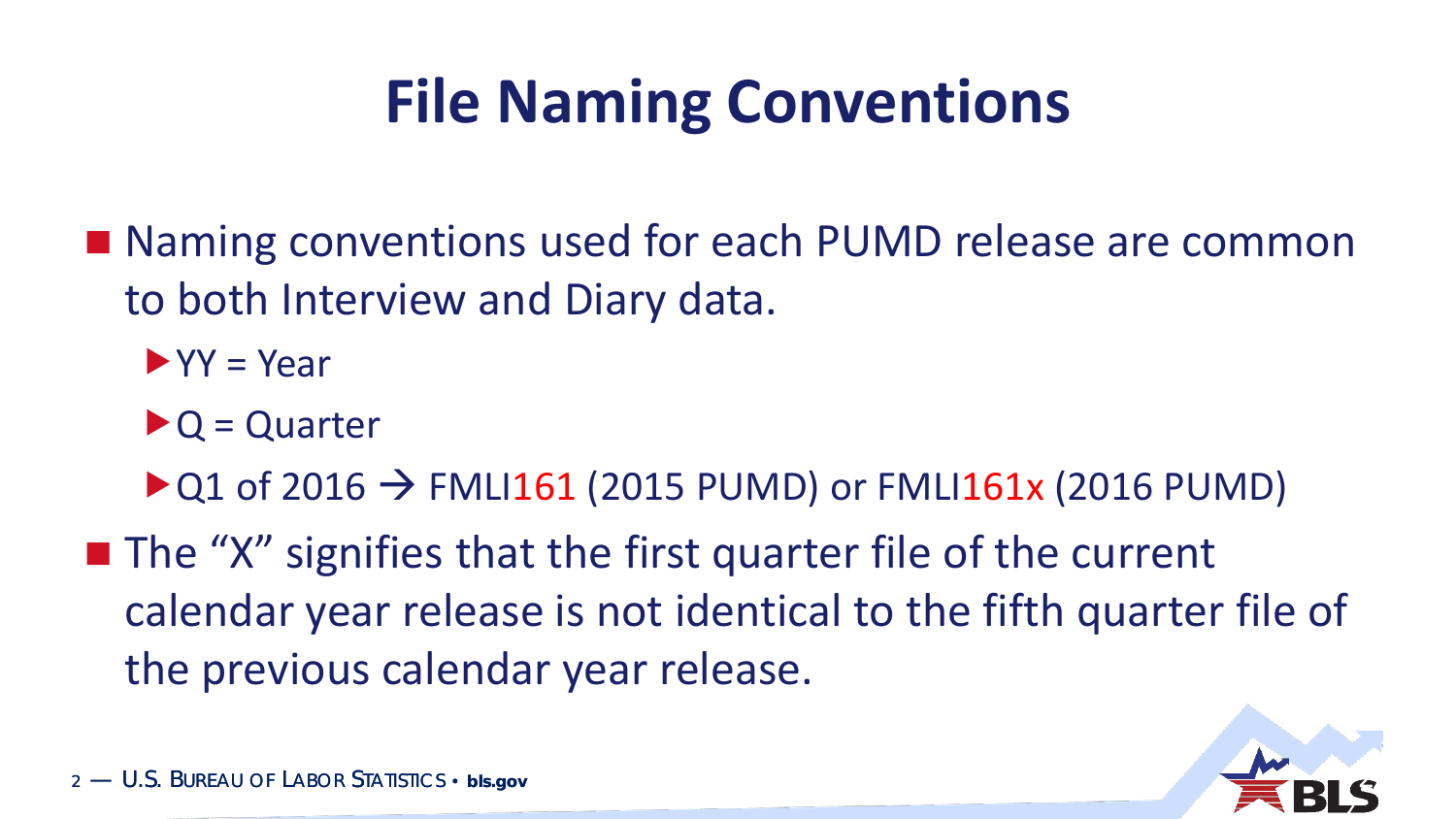# **The Interview Survey**

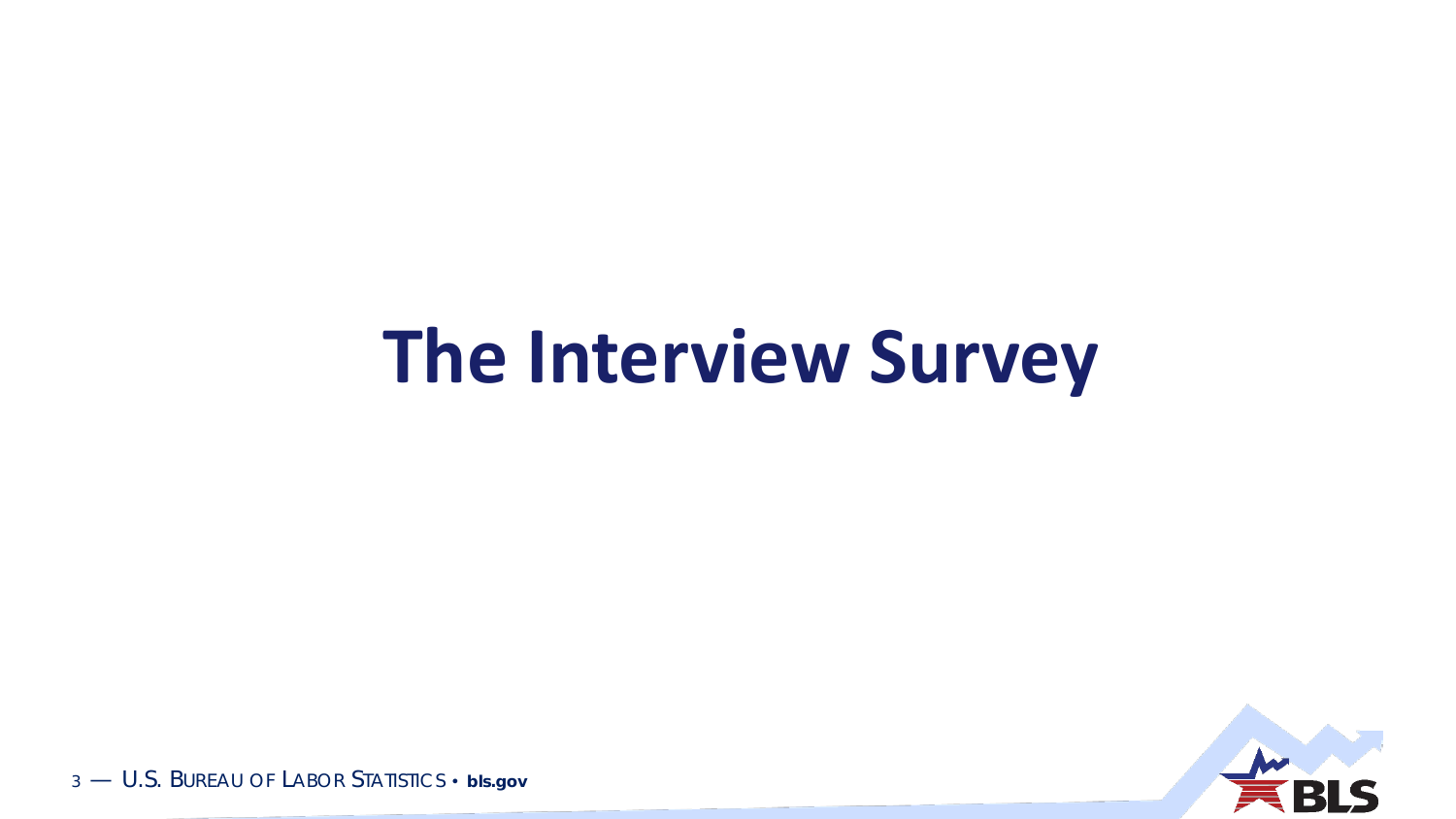#### **Quarter 1 (fmli161x)**

| <b>Oct 2015</b> | <b>Nov 2015</b> | <b>Dec 2015</b> | <b>Jan 2016</b> | <b>Feb 2016</b> | <b>March 2016</b> |
|-----------------|-----------------|-----------------|-----------------|-----------------|-------------------|
| <b>PQ</b>       | <b>PQ</b>       | <b>PQ</b>       | <b>INT</b>      |                 |                   |
|                 | <b>PQ</b>       | <b>PQ</b>       | CO              | <b>INT</b>      |                   |
|                 |                 | <b>PQ</b>       | CO              | CO              | <b>INT</b>        |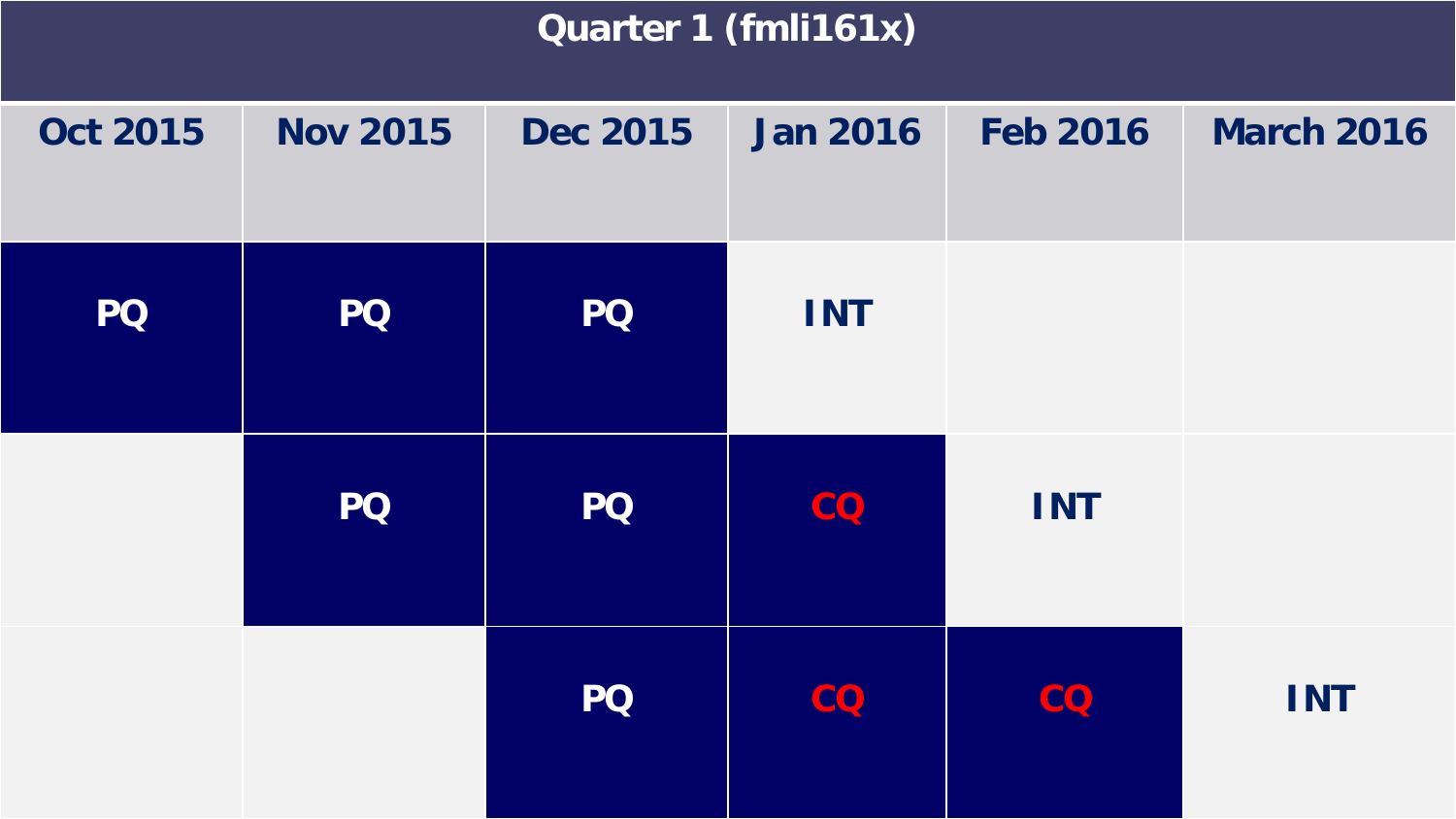## **Interview Quarterly Files**

- FMLI Characteristics, income, taxes, weights, and summary level expenditures for the Consumer Unit (CU) *as a whole*.
- MEMI Characteristics and income for each *member in the CU*.
- **MTBI** Detailed monthly expenditures.
- **ITBI Consumer Unit monthly income.**
- **IFII** Consumer Unit monthly imputed income.
- NTAXI Federal and state tax information for each **tax unit** in the CU.

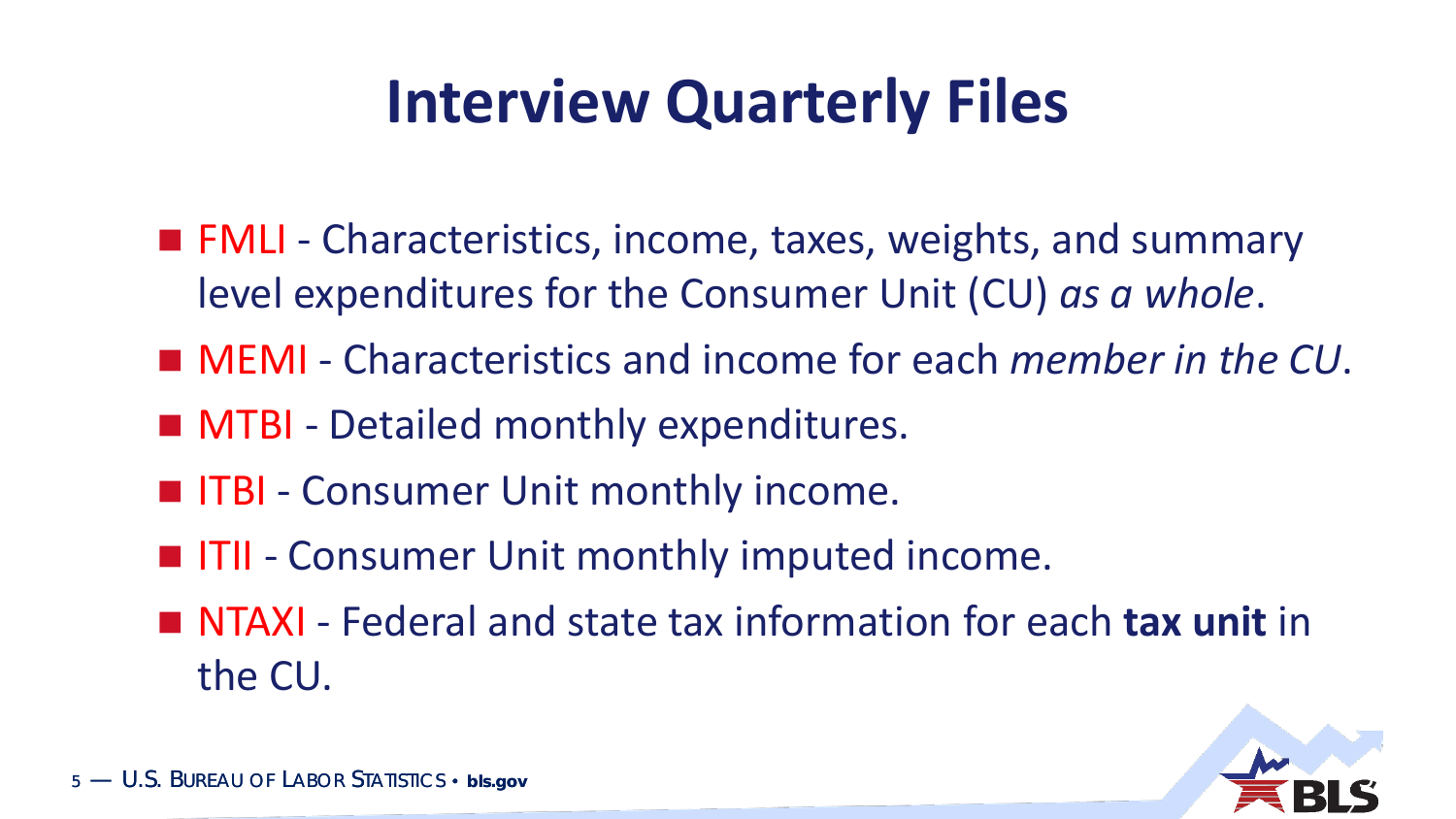#### Note: Not all the variables in the FMLI file are shown in the sample below

|                | <b>NEWID</b> | <b>QINTRVMO</b> | <b>QINTRVYR</b> | FAM TYPE | REF RACE    | <b>FINCBTXM</b> | <b>EDUCAPQ</b> | <b>EDUCACQ</b> | FINLWT21  | WTREP01   |
|----------------|--------------|-----------------|-----------------|----------|-------------|-----------------|----------------|----------------|-----------|-----------|
|                | 2649225      |                 | 2014            |          | $1\,$       | 105993.1        | $\overline{0}$ | $\overline{0}$ | 16314.976 | <b>NA</b> |
| $2^{\square}$  | 2659655      | 2 <sup>1</sup>  | 2014            | 8        |             | 32945.4         | 40             | 20             | 19811.63  | 38898.772 |
| 3              | 2707304      | 3               | 2014            |          | 6           | 78756           | $\overline{0}$ | $\overline{0}$ | 1996.748  | <b>NA</b> |
| 4              | 2710564      | 3               | 2014            |          | 1           | 383110          | $\overline{0}$ | $\mathbf{0}$   | 22809.279 | 43627.037 |
| 5              | 2758602      | $\overline{2}$  | 2014            |          | 5           | 42666           | $\overline{0}$ | $\overline{0}$ | 20405.795 | <b>NA</b> |
| 6              | 2699665      | 5               | 2014            |          |             | 79108.2         | $\Omega$       | $\overline{0}$ | 22256.228 | 42140.843 |
|                | 2729605      | 8               | 2014            |          |             | 13991           | $\Omega$       | $\overline{0}$ | 16790.071 | <b>NA</b> |
| 8 <sup>°</sup> | 2816652      |                 | 2014            |          | 4           | 225125.6        | 18000          | $\overline{0}$ | 20201.087 | 42959.282 |
| 9              | 2819892      |                 | 2014            | 3        |             | 11173.8         | 120            | $\overline{0}$ | 14619.78  | <b>NA</b> |
| 10             | 2838742      | 8               | 2014            | 8        |             | 44600           | $\Omega$       | $\overline{0}$ | 18727.206 | <b>NA</b> |
| 11             | 2782324      | 10              | 2014            | 3        | $\mathbf 1$ | 102000          | $\Omega$       | $\overline{0}$ | 15364.597 | <b>NA</b> |
| 12             | 2875873      | 12              | 2014            | 8        |             | 4400            | $\overline{0}$ | $\overline{0}$ | 15827.888 | <b>NA</b> |
| 13             | 2927262      | 11              | 2014            | 8        |             | 17123           | 0              | $\mathbf{0}$   | 23832.29  | <b>NA</b> |

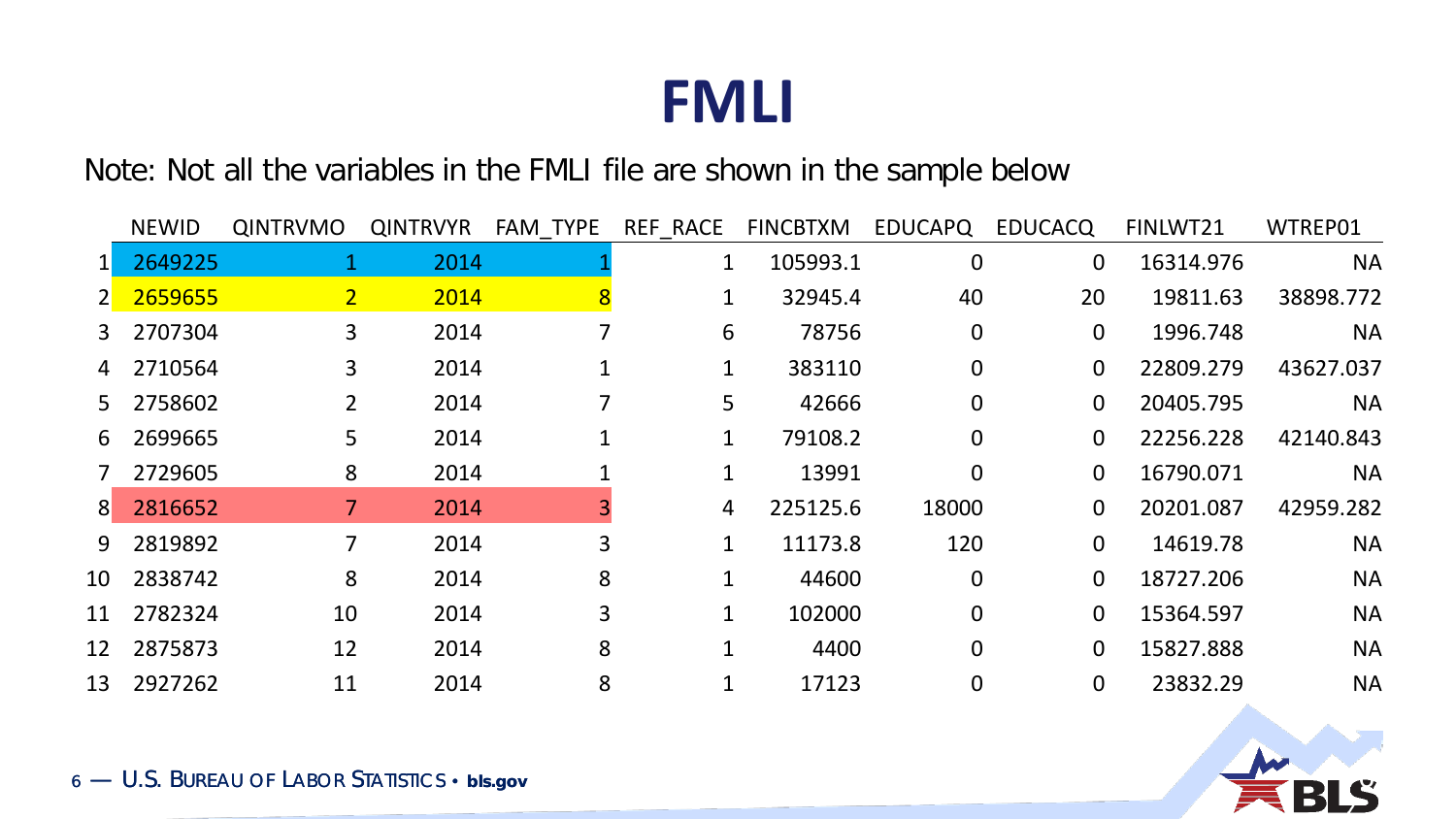

Note: Not all the variables in the MEMI file are shown in the sample below

|                 | <b>NEWID</b> | <b>MEMBNO</b> | CU_CODE | <b>AGE</b> | <b>EARNER</b> | <b>EDUCA</b>   | <b>SEX</b> | <b>MEMBRACE</b> | SALARYXM  |
|-----------------|--------------|---------------|---------|------------|---------------|----------------|------------|-----------------|-----------|
| $\mathbf{1}$    | 2649225      |               |         | 65         |               | 4              | 2          |                 | <b>NA</b> |
| $\overline{2}$  | 2649225      |               |         | 66         |               | $\overline{4}$ |            |                 | <b>NA</b> |
| 3               | 2659655      |               |         | 46         |               |                |            |                 | 32945.4   |
| $\vert$         | 2816652      |               |         | 42         |               | 8              |            | 4               | 212937.2  |
| $\vert 5 \vert$ | 2816652      |               |         | 39         |               | 8              |            |                 | <b>NA</b> |
| 6               | 2816652      |               |         | 10         | <b>NA</b>     | <b>NA</b>      |            | h               | <b>NA</b> |
| $\overline{7}$  | 2816652      | 4             |         | 8          | <b>NA</b>     | <b>NA</b>      |            | b               | <b>NA</b> |
| 8               | 2816652      |               |         |            | <b>NA</b>     | <b>NA</b>      |            |                 | <b>NA</b> |

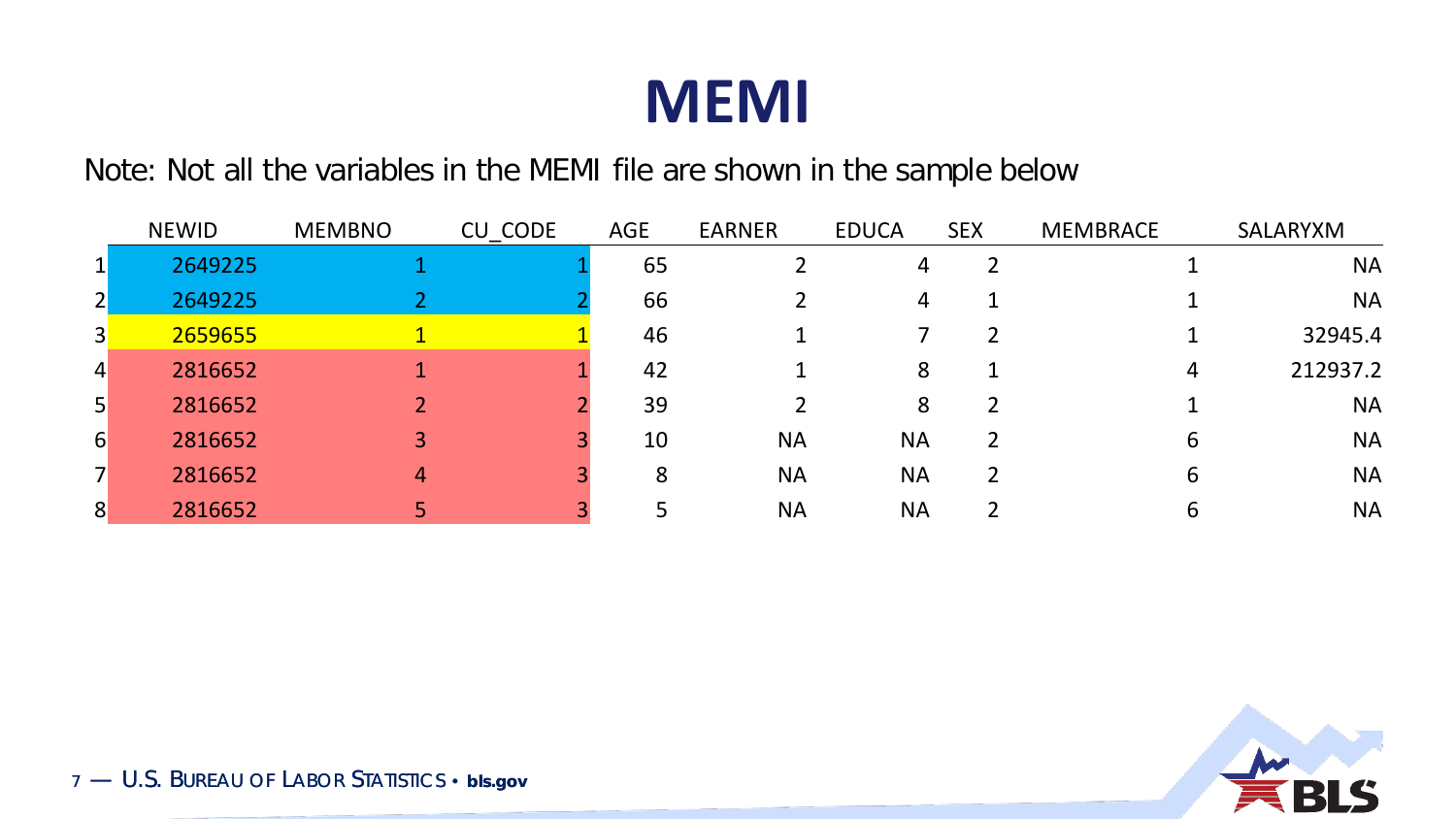

Note: Not all the variables in the MTBI file are shown in the sample below

|                 | <b>NEWID</b> | EXPNAME         | <b>SEQNO</b> | <b>ALCNO</b> | <b>UCC</b> | <b>MO</b><br><b>REF</b> | <b>REF YR</b> | <b>COST</b> | <b>COST</b> | <b>PUBFLAG</b> |
|-----------------|--------------|-----------------|--------------|--------------|------------|-------------------------|---------------|-------------|-------------|----------------|
|                 | 2659655      | <b>JEDUCNET</b> |              |              | 670902     |                         | 2014          | 20          |             |                |
| $\overline{2}$  | 2659655      | <b>JEDUCNET</b> |              |              | 670902     | 12                      | 2013          | 20          | D           | $\overline{2}$ |
| $\overline{3}$  | 2659655      | <b>JEDUCNET</b> |              |              | 670902     | 11                      | 2013          | 20          | D           | $\mathcal{P}$  |
| $\vert 4 \vert$ | 2816652      | <b>JEDUCNET</b> | 27           |              | 670210     |                         | 2014          | 18000       | D           | $\overline{2}$ |
| 5 <sup>1</sup>  | 2816652      | <b>JEDUCNET</b> | 28           |              | 620310     | 4                       | 2014          | 2800        | D           |                |

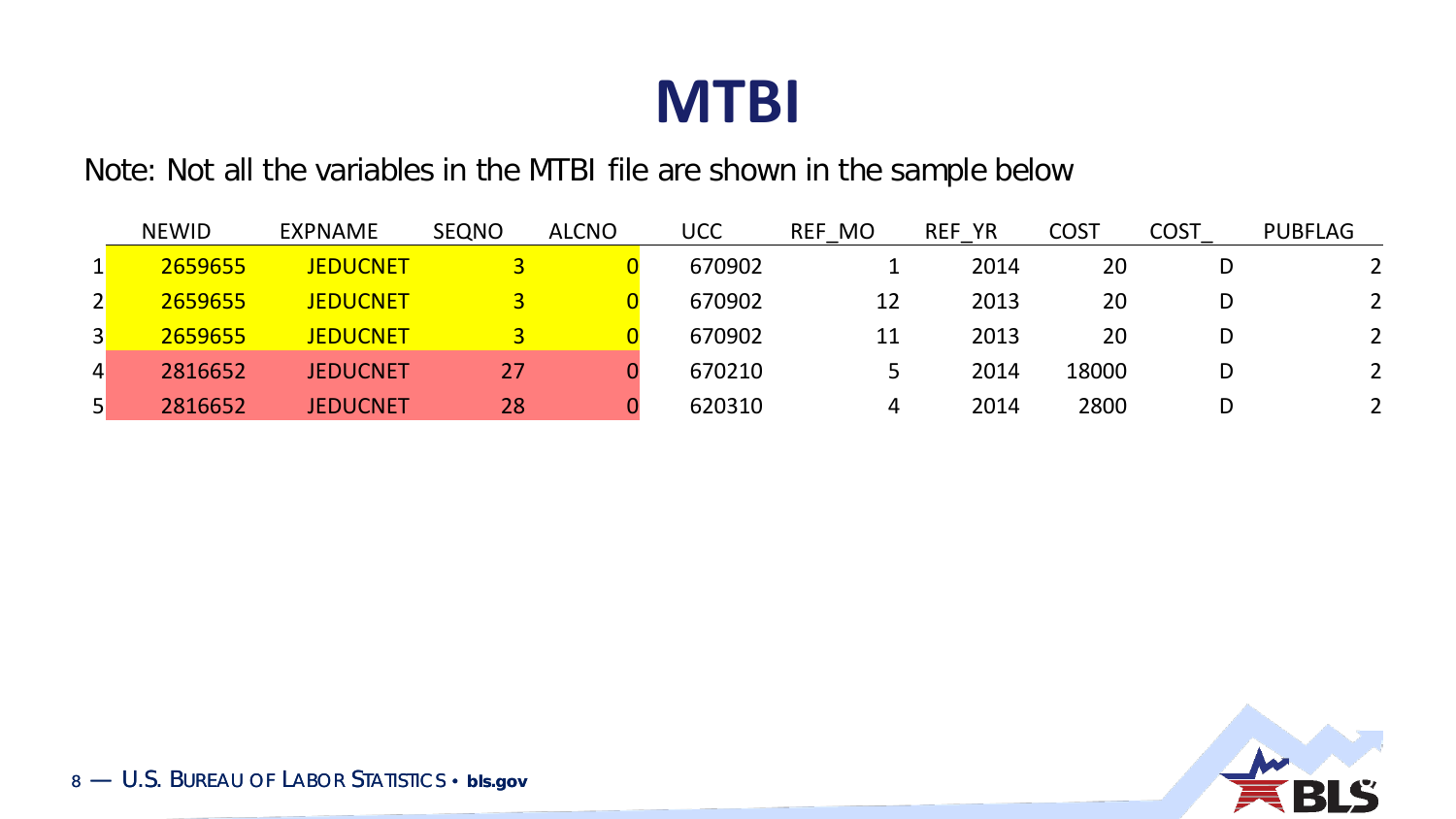#### **ITBI**

|                  | <b>NEWID</b> | <b>UCC</b> | <b>REFMO</b>   | <b>REFYR</b> | <b>VALUE</b> | <b>VALUE</b> | <b>PUBFLAG</b> |
|------------------|--------------|------------|----------------|--------------|--------------|--------------|----------------|
|                  | 2649225      | 900030     | 10             | 2013         | 1997.6       | <b>NA</b>    | $\overline{2}$ |
| $\mathsf{2}$     | 2649225      | 900030     | 11             | 2013         | 1997.6       | <b>NA</b>    | $\overline{2}$ |
| 3                | 2649225      | 900030     | 12             | 2013         | 1997.6       | <b>NA</b>    | $\mathbf{2}$   |
| 4                | 2659655      | 5100       | <b>11</b>      | 2013         | 18.9167      | <b>NA</b>    | 2 <sup>1</sup> |
| 5                | 2659655      | 5100       | 12             | 2013         | 18.9167      | <b>NA</b>    | $2^{\circ}$    |
| $6 \overline{)}$ | 2659655      | 5100       | $\overline{1}$ | 2014         | 18.9167      | <b>NA</b>    | $2^{\circ}$    |
|                  | 2659655      | 900000     | <u>11</u>      | 2013         | 2745.45      | <b>NA</b>    | 2 <sup>1</sup> |
| 8 <sup>l</sup>   | 2659655      | 900000     | 12             | 2013         | 2745.45      | <b>NA</b>    | 2              |
| $\overline{9}$   | 2659655      | 900000     | $\mathbf{1}$   | 2014         | 2745.45      | <b>NA</b>    | 2              |
| 10               | 2816652      | 900000     | $\overline{4}$ | 2014         | 17744.7704   |              | $\overline{2}$ |
| 11               | 2816652      | 900000     | 5              | 2014         | 17744.7704   |              | $\overline{2}$ |
| 12               | 2816652      | 900000     | 6              | 2014         | 17744.7704   |              | 2 <sup>1</sup> |

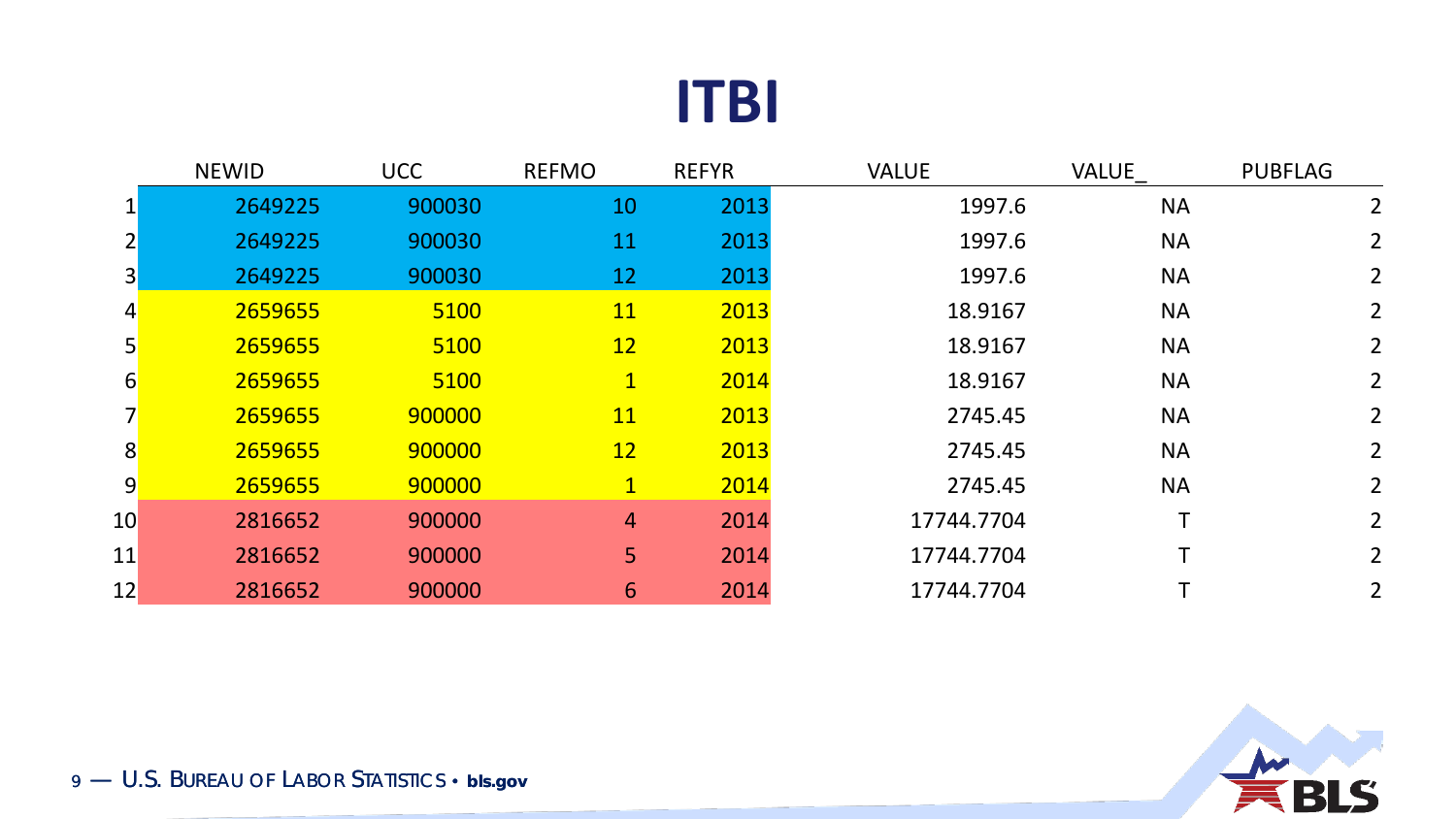#### **ITII**

|                 | <b>NEWID</b> | <b>UCC</b> | <b>REFMO</b>   | <b>REFYR</b> | <b>IMPNUM</b> | <b>VALUE</b> | <b>VALUE</b> | <b>PUBFLAG</b> |
|-----------------|--------------|------------|----------------|--------------|---------------|--------------|--------------|----------------|
| $1\vert$        | 2649225      | 900030     | 11             | 2013         |               | 2284         | <b>NA</b>    | $\overline{2}$ |
| $\overline{2}$  | 2649225      | 900030     | 11             | 2013         |               | 2369         | <b>NA</b>    | $2^{\circ}$    |
| 3               | 2649225      | 900030     | 11             | 2013         |               | 2034         | <b>NA</b>    | $\overline{2}$ |
| $\vert 4 \vert$ | 2649225      | 900030     | 11             | 2013         |               | 2164         | <b>NA</b>    | $\overline{2}$ |
| 5 <sup>1</sup>  | 2649225      | 900030     | 11             | 2013         |               | 1137         | <b>NA</b>    | $\overline{2}$ |
| $6 \mid$        | 2659655      | 900000     | <b>11</b>      | 2013         |               | 2983.9167    | <b>NA</b>    | $2^{\circ}$    |
|                 | 2659655      | 900000     | <b>11</b>      | 2013         |               | 2785.4167    | <b>NA</b>    | $\overline{2}$ |
| 8               | 2659655      | 900000     | <b>11</b>      | 2013         |               | 2624.4167    | <b>NA</b>    | $\overline{2}$ |
| 9               | 2659655      | 900000     | <b>11</b>      | 2013         |               | 2741.9167    | <b>NA</b>    | $2^{\circ}$    |
| 10 <sup>°</sup> | 2659655      | 900000     | <b>11</b>      | 2013         |               | 2591.5833    | <b>NA</b>    | $\overline{2}$ |
| 11              | 2816652      | 900000     | $\overline{4}$ | 2014         |               | 17744.7704   |              | $2^{\circ}$    |
| 12              | 2816652      | 900000     | 4              | 2014         |               | 17744.7704   |              | $2^{\circ}$    |
| 13              | 2816652      | 900000     | 4              | 2014         |               | 17744.7704   |              | $2^{\circ}$    |
| 14              | 2816652      | 900000     | 4              | 2014         |               | 17744.7704   |              | 2 <sup>1</sup> |
| 15              | 2816652      | 900000     | 4              | 2014         |               | 17744.7704   |              | $\overline{2}$ |

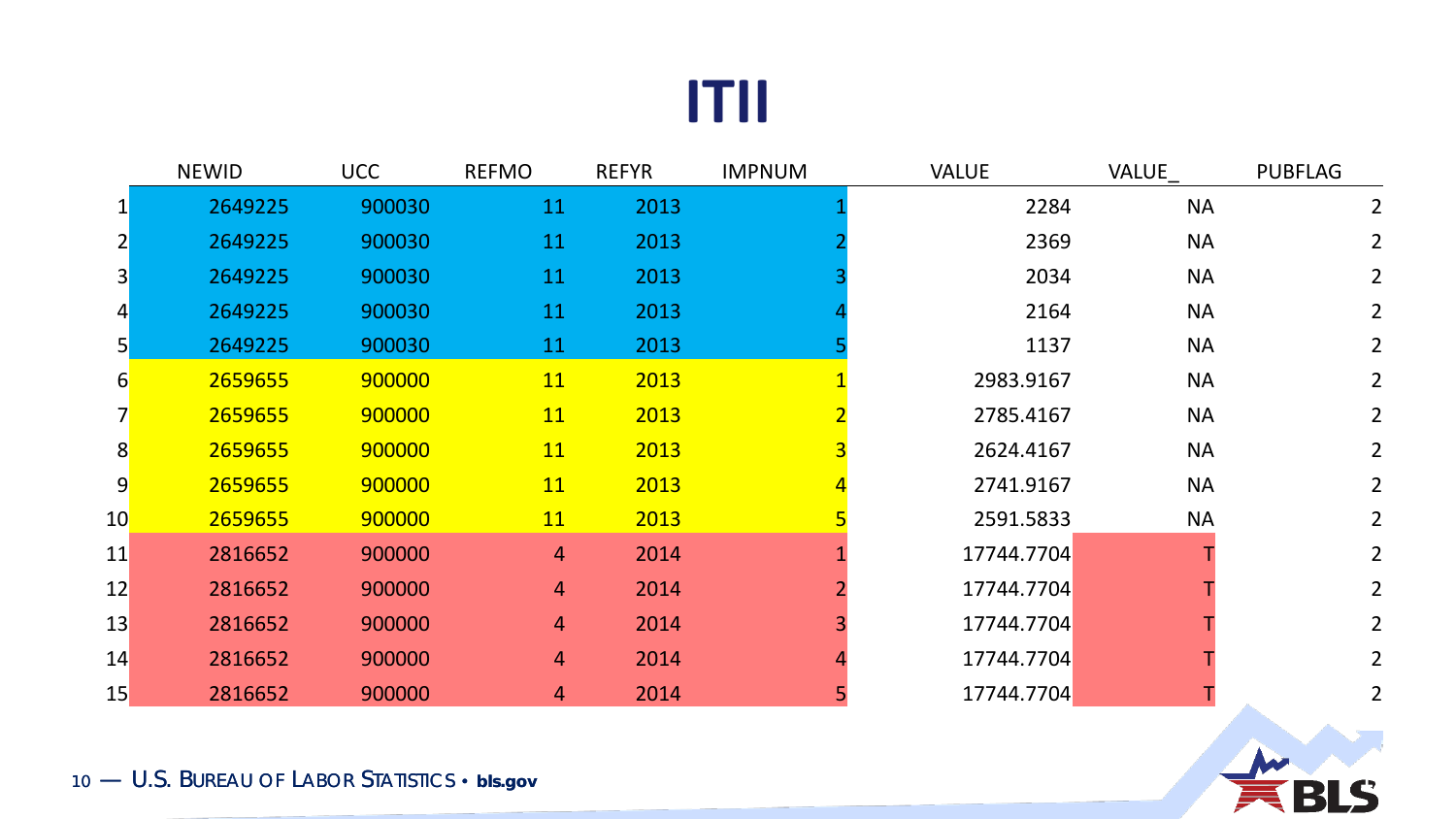

Note: Not all the variables in the MTBI file are shown in the sample below

|                   | <b>NEWID</b> | UNIT<br><b>TAX</b> | <b>DEPCNT</b> | <b>FILESTAT</b> | TAXYR CY | TAXYR PY | WAGE HD | WAGE SP | <b>OTHTXINC</b> | <b>SOSSECB</b> |
|-------------------|--------------|--------------------|---------------|-----------------|----------|----------|---------|---------|-----------------|----------------|
| $\mathbf{1}$<br>∸ | 2649225      |                    |               |                 | 2013     | 2012     |         |         |                 | 23971          |
| 2 <sup>l</sup>    | 2659655      |                    |               |                 | 2013     | 2012     | 32945   |         |                 | 0              |
| $\vert 3 \vert$   | 2816652      |                    |               |                 | 2013     | 2012     | 212937  |         | 12188           |                |

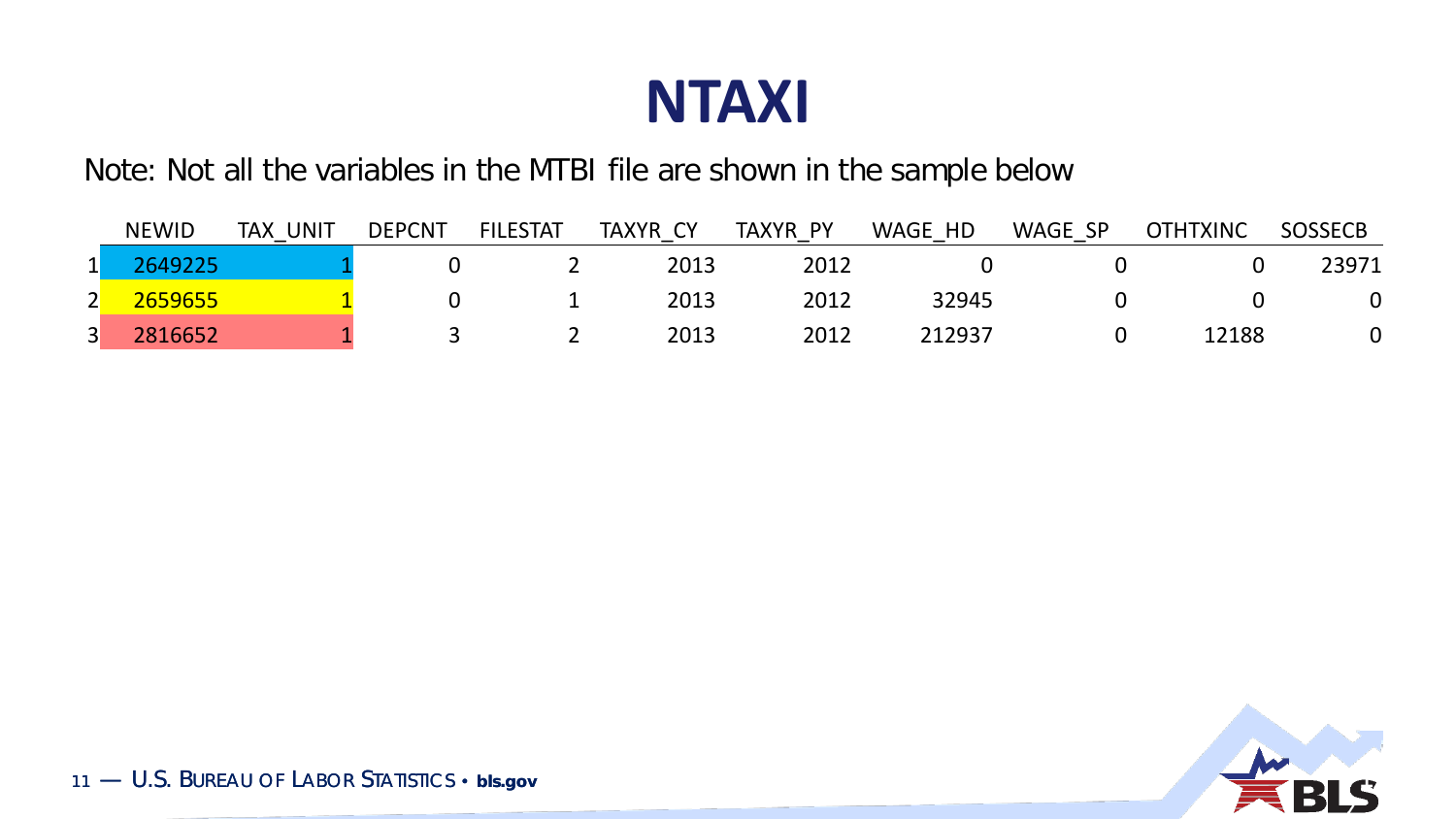## **Interview Annual Files**

- $\blacksquare$  EXPN Expenditures by type (about 50 separate files)
	- Each file covers a class of expenditures such as vehicles and is derived from its corresponding section of the questionnaire.
- **FPAR** Data about the survey.
- MCHI Data about the contact history between the field representative and the respondent.

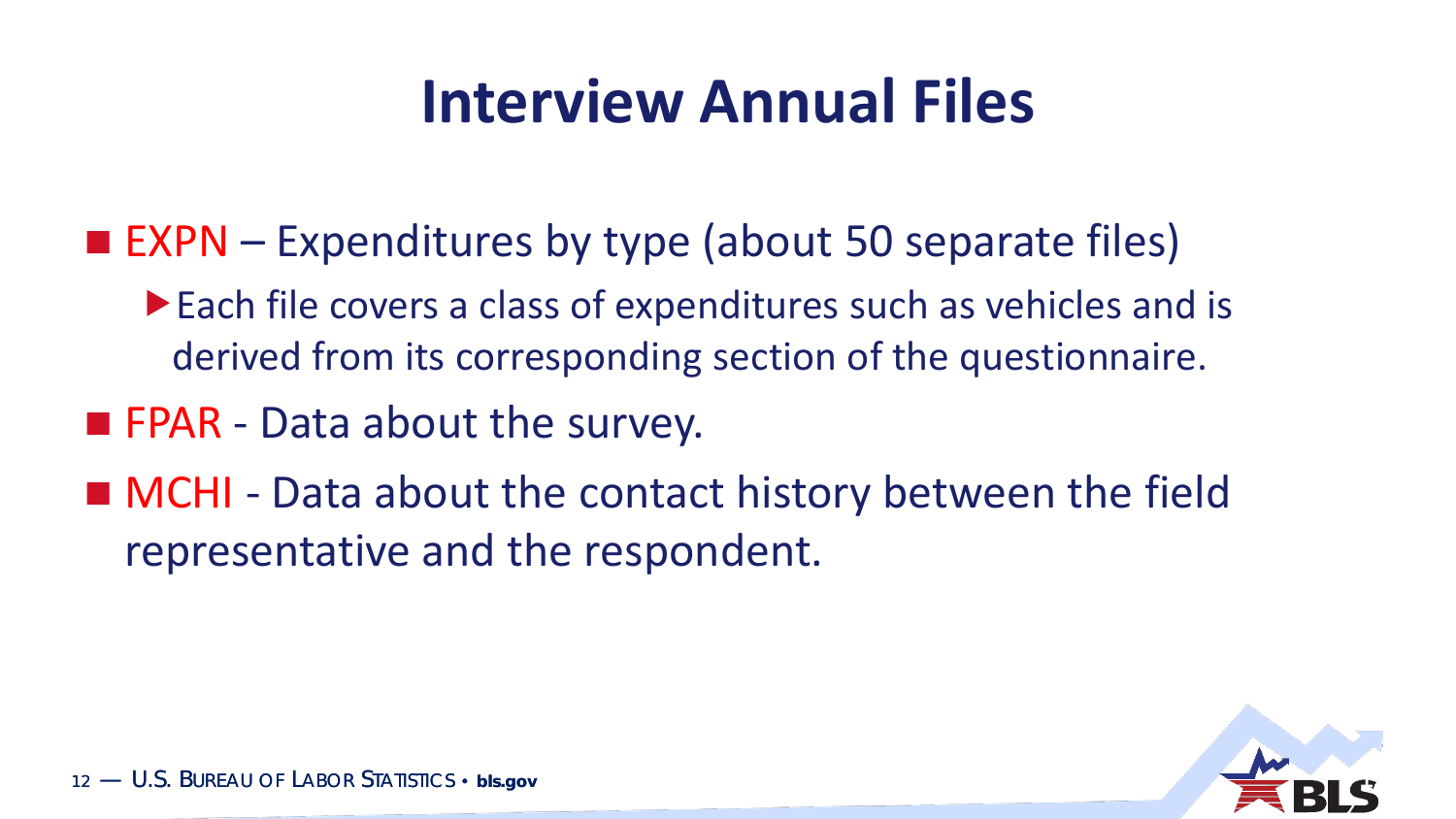## **EDA (EXPN)**

|                         | <b>NEWID</b> | <b>QYEAR</b> | <b>SEQNO</b> | <b>ALCNO</b> | <b>JEDUCNET</b> | EDUC AY | <b>EDSCHL</b> | <b>EDMONTHA</b> |
|-------------------------|--------------|--------------|--------------|--------------|-----------------|---------|---------------|-----------------|
|                         | 2659655      | 20141        |              |              | 20              | 360     | <b>NA</b>     | 13              |
| $\mathbf{\hat{z}}$<br>L | 2816652      | 20143        |              |              | 18000           | 300     |               |                 |
| $\vert 3 \vert$         | 2816652      | 20143        | 28           |              | 2800            | 100     | <b>NA</b>     |                 |

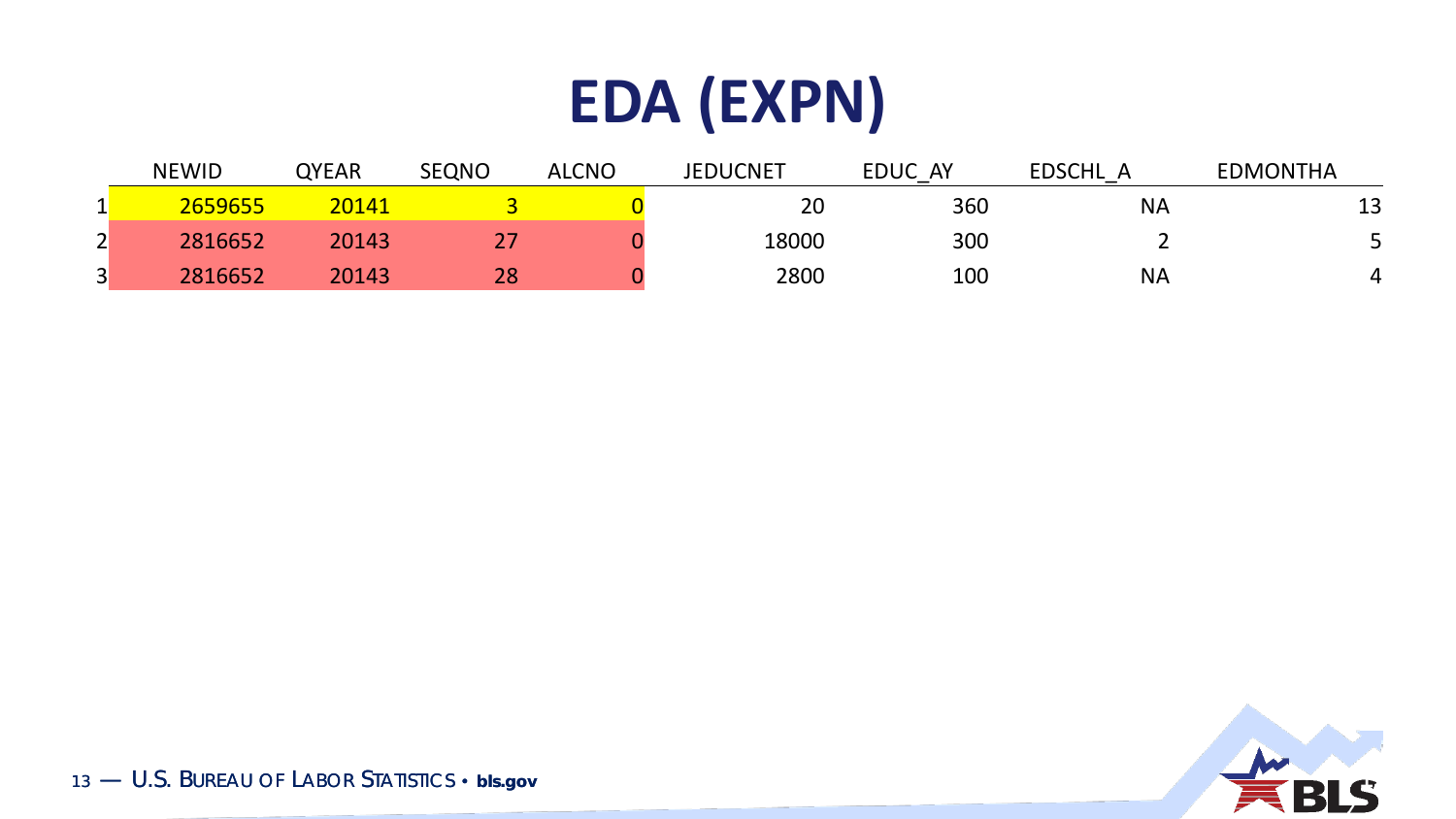

Note: Not all the variables in the FPAR file are shown in the sample below

| <b>NEWID</b> | <b>QYEAR</b> | <b>OUTCOME</b> | <b>HOW</b><br><b>INTV</b> | HSG<br>UNIT<br>_ | <b>INFOBOOK</b> | LANGUAGE | <b>RECORDS</b> |  |
|--------------|--------------|----------------|---------------------------|------------------|-----------------|----------|----------------|--|
| 2816652      | 20143        |                | 201                       |                  |                 |          |                |  |
| 2649225      | 20141        |                | 201                       |                  |                 |          |                |  |
| 2659655      | 20141        |                | 201                       |                  |                 |          |                |  |

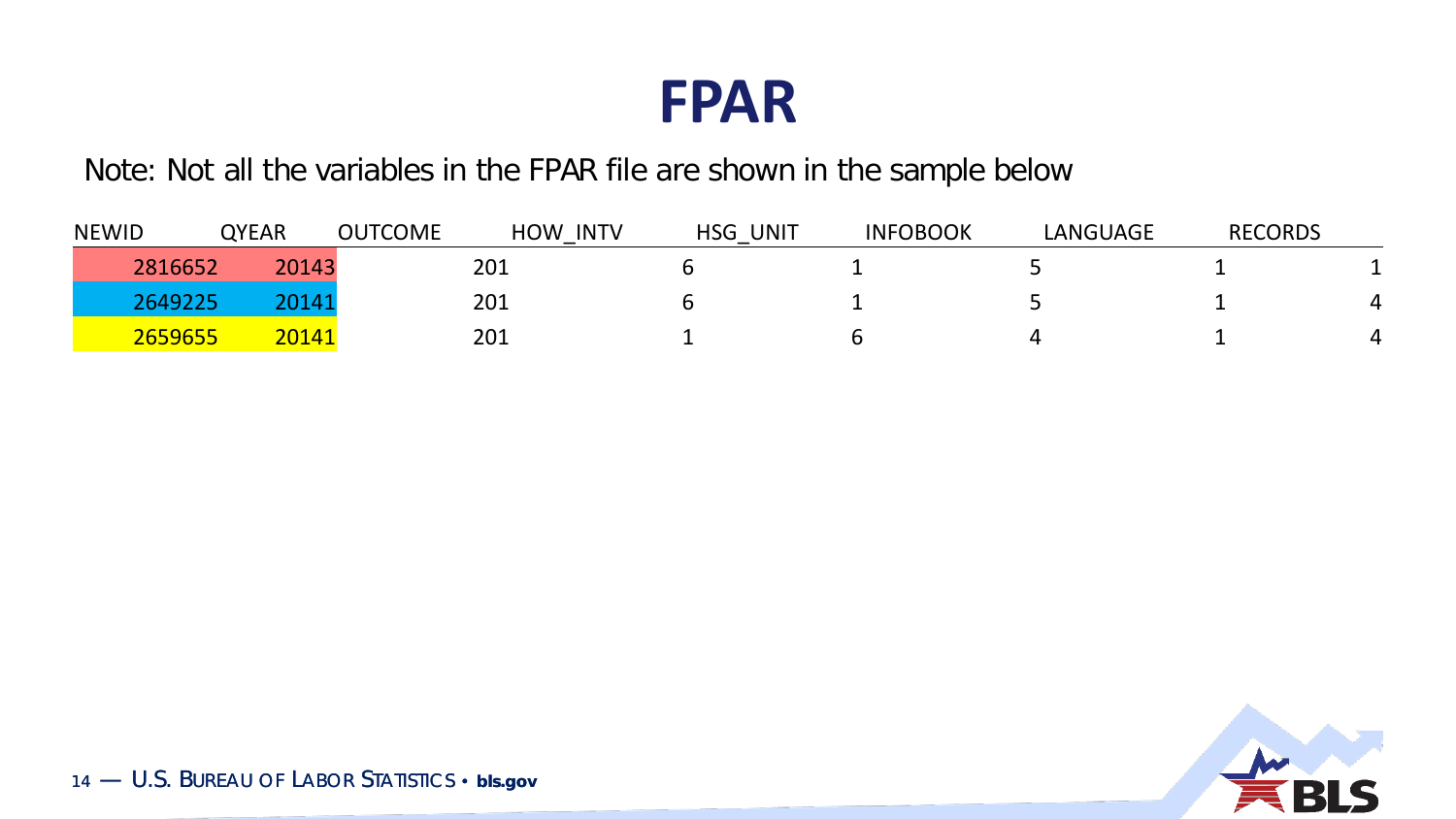#### **MCHI**

Note: Not all the variables in the MCHI file are shown in the sample below

|                  | <b>NEWID</b> | <b>QYEAR</b> | <b>CNTCKEY</b> | VISIT YR | VISIT MO | <b>VISTWKDY</b> | <b>CTSTATUS</b> | <b>CTTYPE</b> | <b>INTERI</b> |
|------------------|--------------|--------------|----------------|----------|----------|-----------------|-----------------|---------------|---------------|
|                  | 2649225      | 20141        | 506            | 2014     |          |                 |                 |               |               |
|                  | 2649225      | 20141        | 507            | 2014     |          |                 |                 |               |               |
| $\overline{3}$   | 2659655      | 20141        | 501            | 2014     |          |                 |                 |               | 5             |
| $\overline{4}$   | 2659655      | 20141        | 506            | 2014     |          |                 |                 |               |               |
| 5 <sup>1</sup>   | 2659655      | 20141        | 507            | 2014     |          |                 |                 |               | 5.            |
| $6 \overline{6}$ | 2816652      | 20143        | 205            | 2014     |          | h               |                 |               |               |
|                  | 2816652      | 20143        | 208            | 2014     |          |                 |                 |               |               |

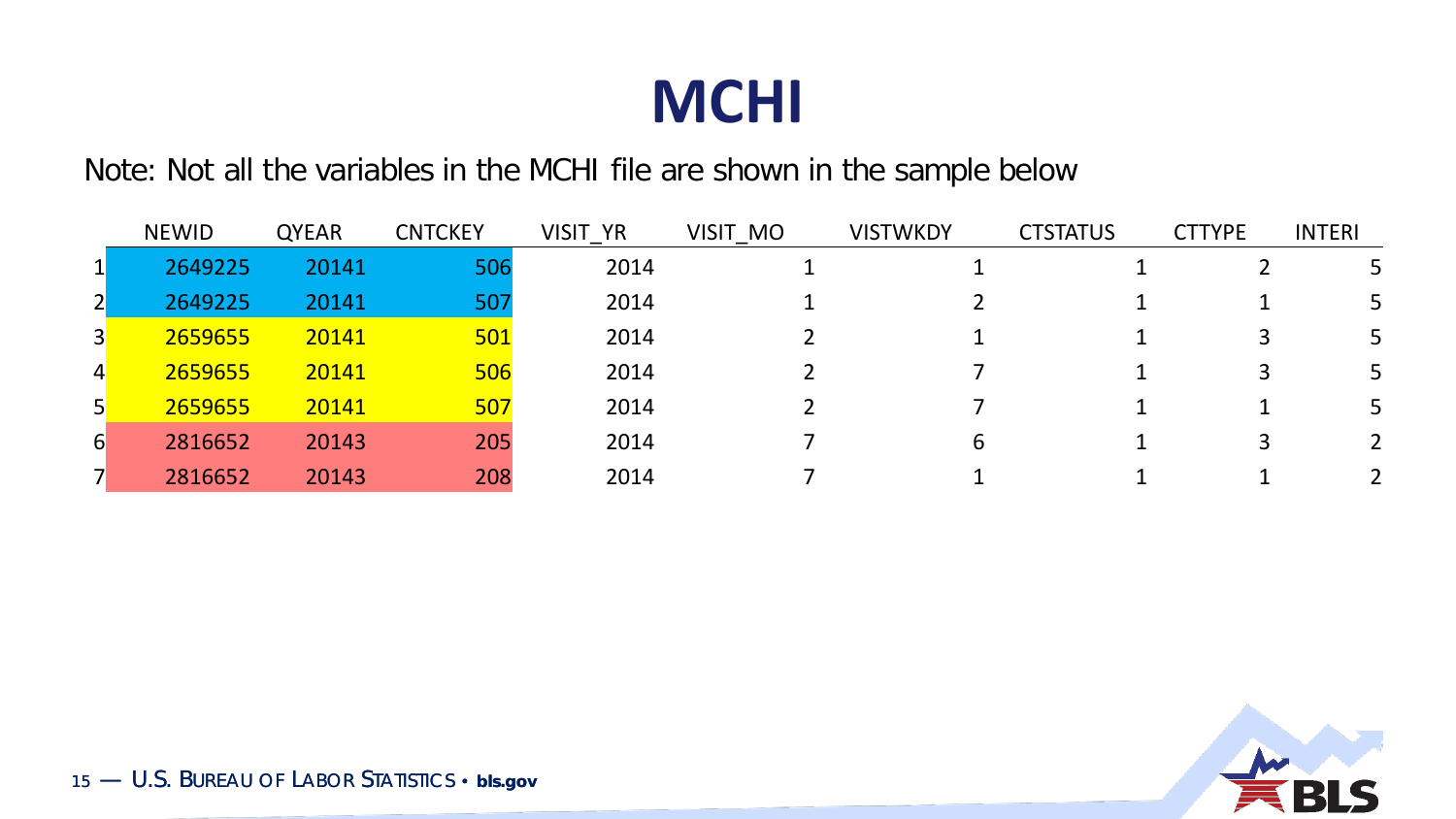# **The Diary**

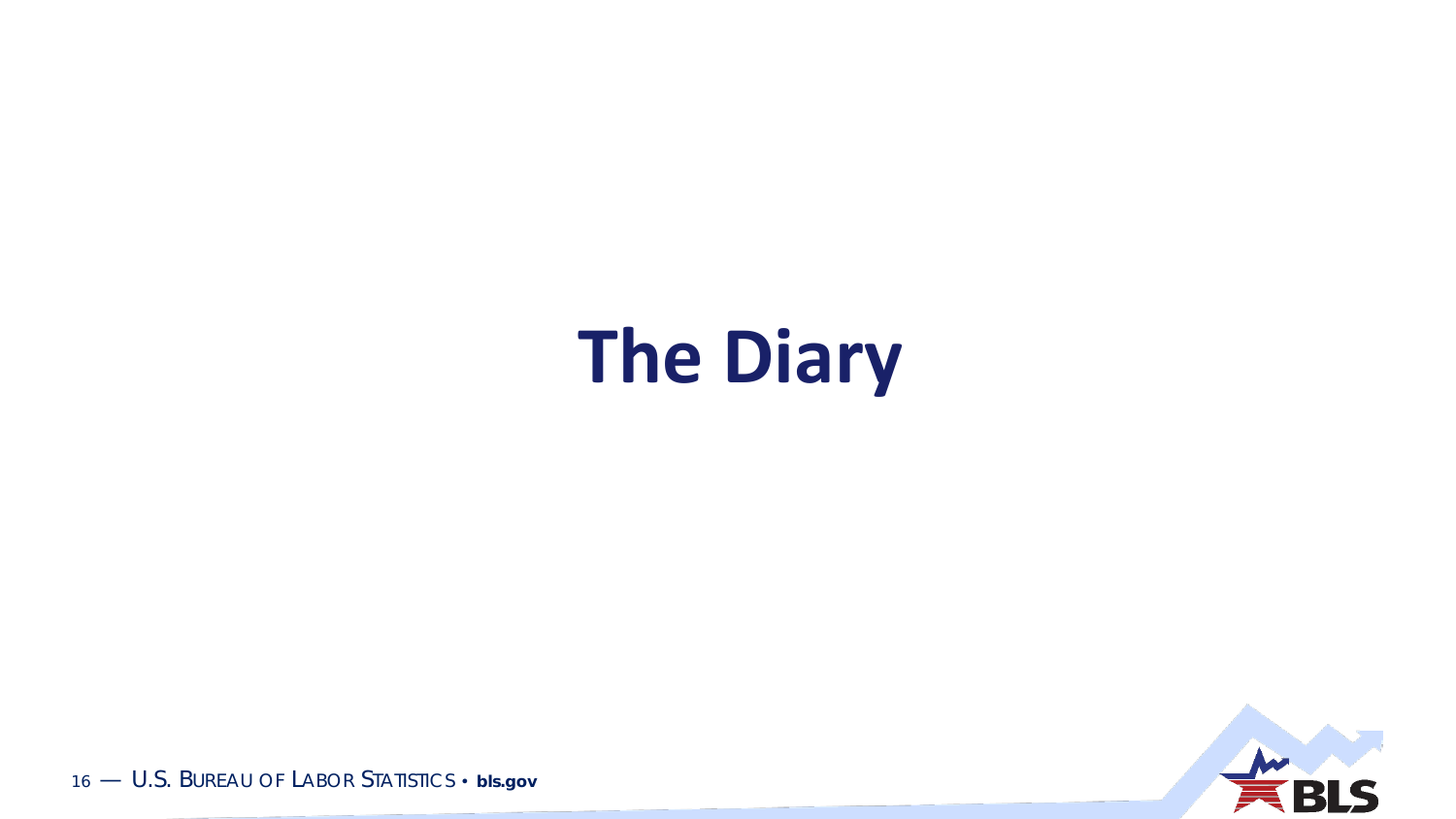## **Diary Files**

- A Diary "quarter" refers to the calendar quarter in which the Diary booklet was placed in the home of the CU by the Census Field Representative.
- All Diary files are organized as quarterly files.
- A CU reports expenditures for two separate weeks.
- Each week's diary is a separate record for each CU.
- Most Diary files are analogous to Interview files.

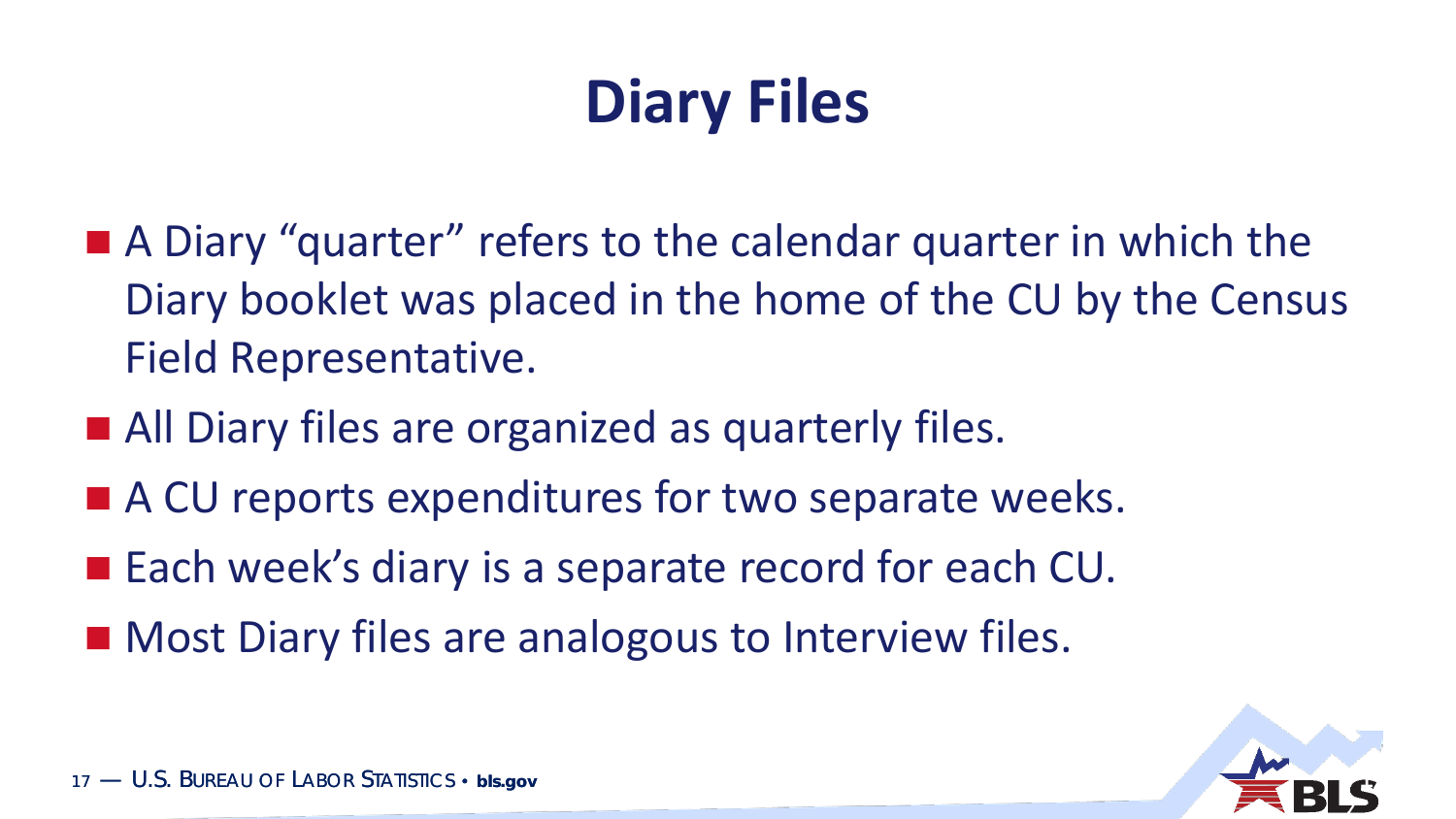## **Diary Quarterly Files**

- **FMLD** a file with characteristics, income, weights, and summary level expenditures for the CU.
- MEMD a file with characteristics and income for each member in the CU.
- **EXPD Detailed weekly expenditures.**
- **DTBD** Detailed annual income.
- **DTID Consumer Unit imputed income.**

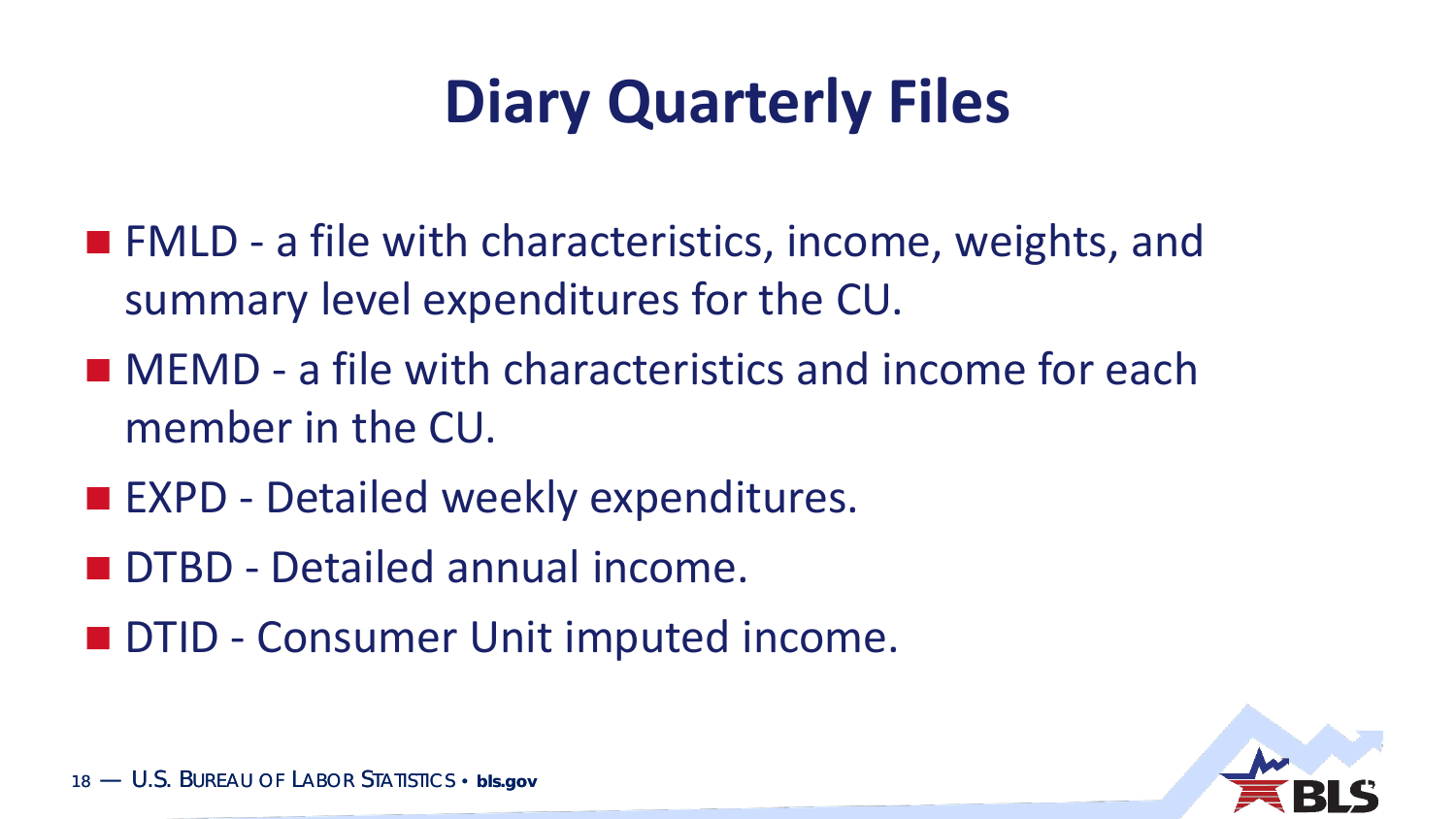# **Two Ways to Organize the Data**

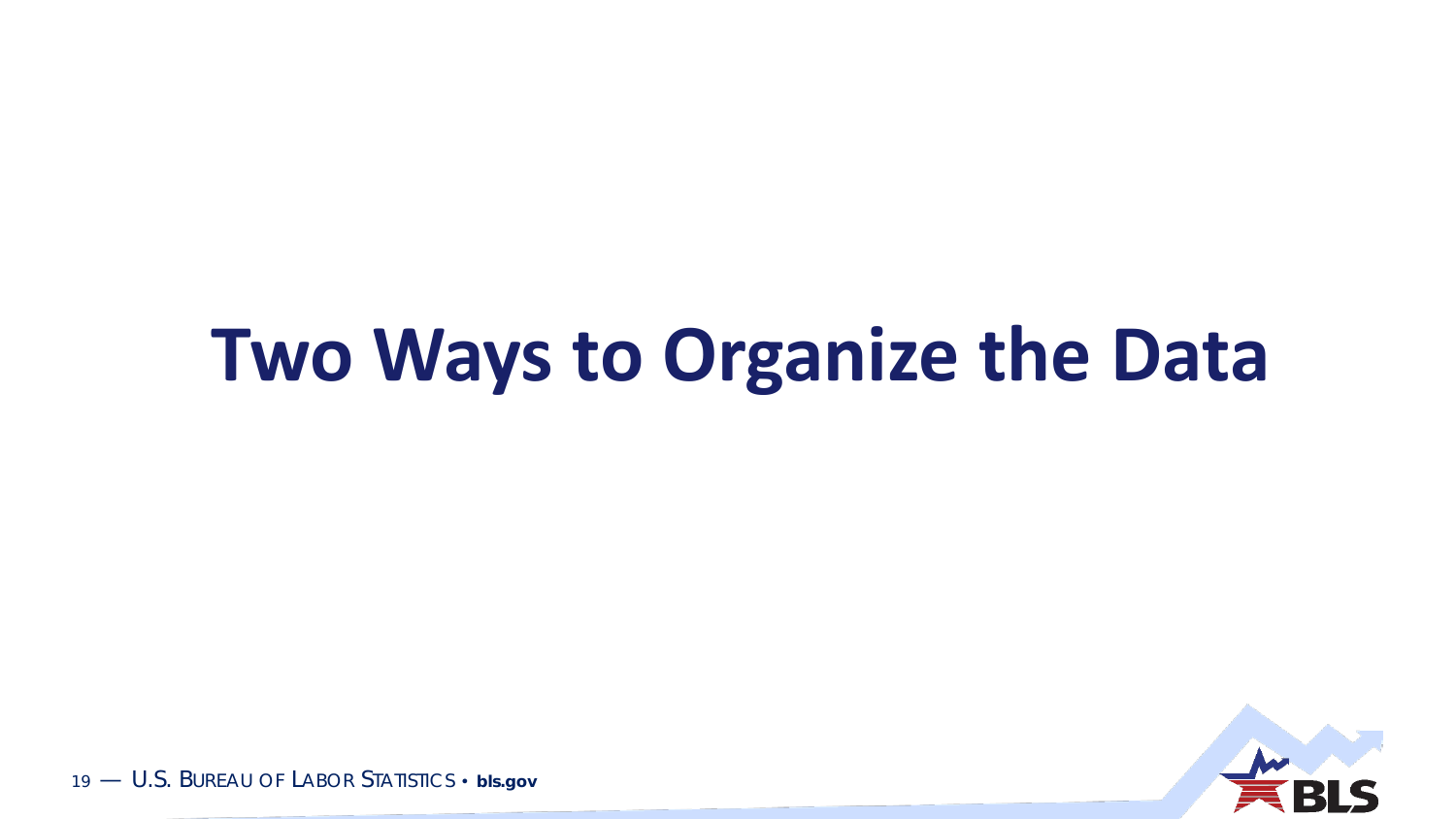| <b>NEWID</b> |      |  |          | QINTRVMO QINTRVYR FAM TYPE REF RACE FINCBTXM <b>EDUCAPQ EDUCACQ</b> FINLWT21 WTREP01 |                     |  |
|--------------|------|--|----------|--------------------------------------------------------------------------------------|---------------------|--|
| 8 2816652    | 2014 |  | 225125.6 | 18000                                                                                | 20201.087 42959.282 |  |

#### Total Education Expenditures: \$18,000

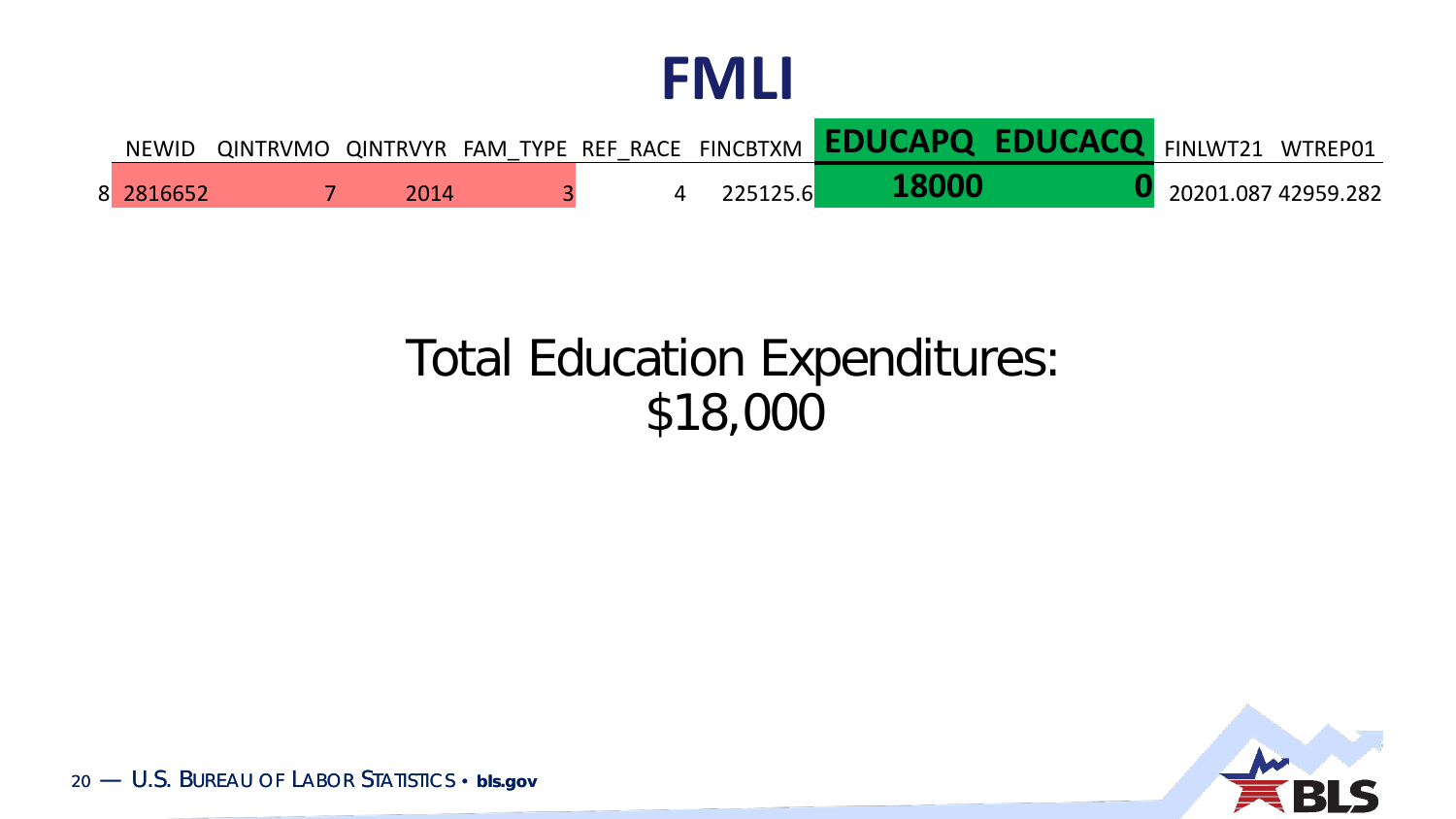| <b>NEWID</b> |      |  |          | QINTRVMO QINTRVYR FAM TYPE REF RACE FINCBTXM <b>EDUCAPQ EDUCACQ</b> FINLWT21 WTREP01 |  |                     |
|--------------|------|--|----------|--------------------------------------------------------------------------------------|--|---------------------|
| 8 2816652    | 2014 |  | 225125.6 | 18000                                                                                |  | 20201.087 42959.282 |

## **EDA (EXPN)**

|                 | <b>NEWID</b> | <b>QYEAR</b> | <b>SEQNO</b> | <b>ALCNO</b> | JEDUCNET <sup>®</sup> | EDUC AY | EDSCHL A  | <b>EDMONTHA</b> |  |  |
|-----------------|--------------|--------------|--------------|--------------|-----------------------|---------|-----------|-----------------|--|--|
| $\overline{2}$  | 2816652      | 20143        | 27           | 0            | 18000                 | 300     |           | 5 <sup>5</sup>  |  |  |
| $\vert 3 \vert$ | 2816652      | 20143        | 28           |              | 2800                  | 100     | <b>NA</b> | $\overline{4}$  |  |  |
|                 |              |              |              |              |                       |         |           |                 |  |  |

#### Additional \$2,800 ???

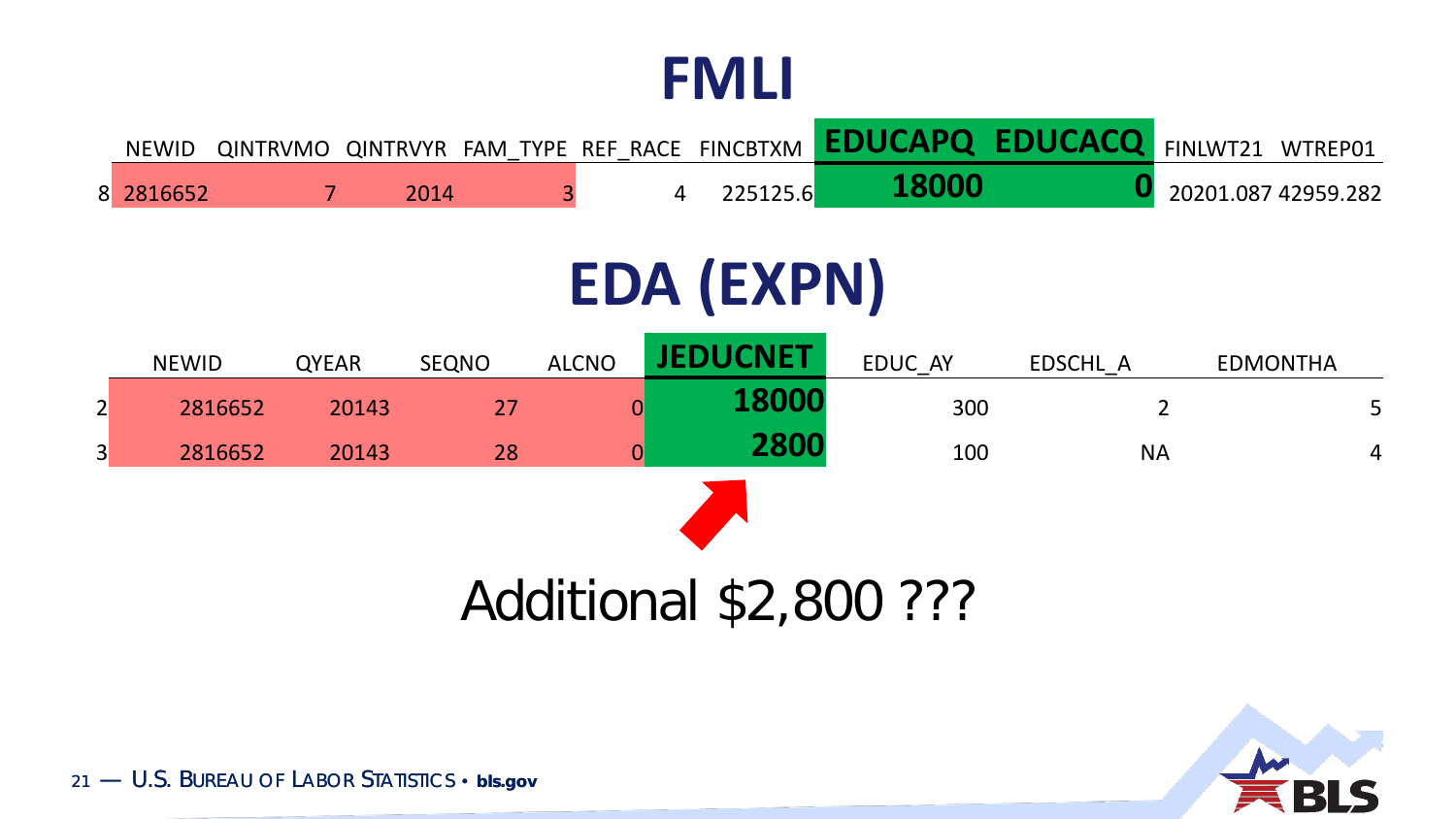| <b>NEWID</b> |  |  |  | QINTRVMO QINTRVYR FAM TYPE REF RACE FINCBTXM <b>EDUCAPQ EDUCACQ</b> FINLWT21 WTREP01 |                     |
|--------------|--|--|--|--------------------------------------------------------------------------------------|---------------------|
| 8 2816652    |  |  |  |                                                                                      | 20201.087 42959.282 |

## **EDA (EXPN)**

|        | <b>NEWID</b> | <b>QYEAR</b> | <b>SEQNO</b> | <b>ALCNO</b> | <b>IFDUCNET</b> | <b>EDUC AY</b> |     | <b>EDSCHL</b> |           | <b>EDMONTHA</b> |   |
|--------|--------------|--------------|--------------|--------------|-----------------|----------------|-----|---------------|-----------|-----------------|---|
| ◠<br>∠ | 2816652      | 20143        |              |              |                 |                | 300 |               |           |                 |   |
| 3      | 2816652      | 20143        | 28           |              | <b>2800</b>     |                | 100 |               | <b>NA</b> |                 | 4 |

EDUC\_AY: Code 100 – Fees for recreational lessons Code 300 – Tuition

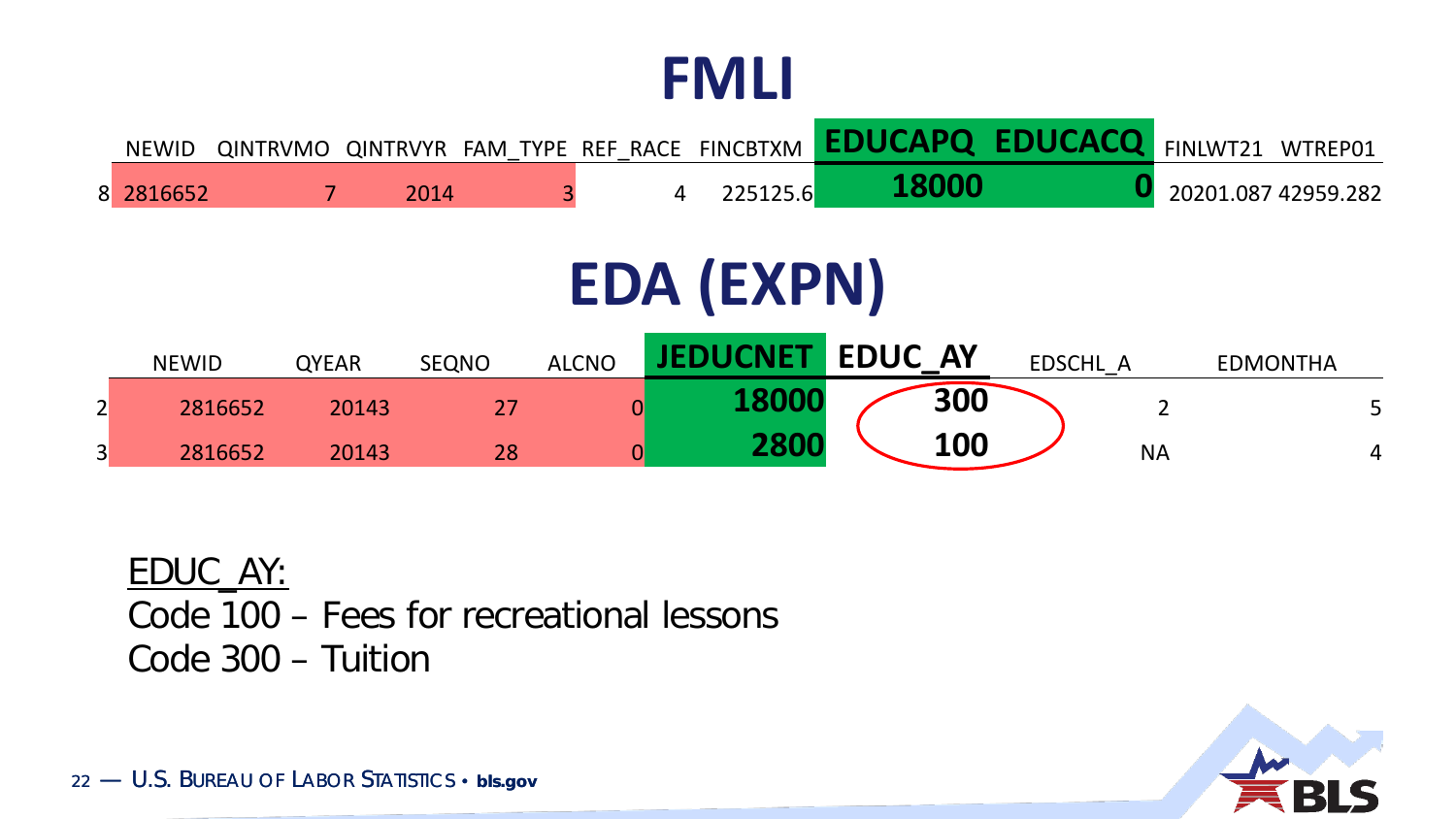## **From the Questionnaire**

#### Section 16 - Educational Expenses

Section 16 collects educational expenses, including recreational lesson fees, tuition, room and board, purchases of school books and equipment, and other educational expenses. IMPORTANT: The Census Bureau does not release to the Bureau of Labor Statistics any confidential information such as names and addresses. This information is only used during the course of the interview.

Now I am going to ask about education expenses. Please include any direct payments made for any members of your household or for anyone outside your household and any payments you made online or had automatically deducted.

Do NOT include payments made on student loans.

#### 1. Enter 1 to continue

#### For definitions Information Booklet »

**3. Tuition**

**1. Recreational Lessons**

Since the first of the reference month, have you or any members of your household paid for -

\* Read each item on list

\* Baby sitting and in home day care are collected in Section 19A.

\* Do not include payments on student loans. They are collected in Section 22

1. Any recreational lessons or other instructions?

2. Preschool or child day care centers?

3. Tuition? 4. Housing while attending school?

5. Food or board while attending school?

6. Private school bus service?

7. Test preparation or tutoring services?

8. Purchase of any school books, supplies, or equipment which has not already been reported?

9. Other school related expenses not already reported?

99. None/No more entries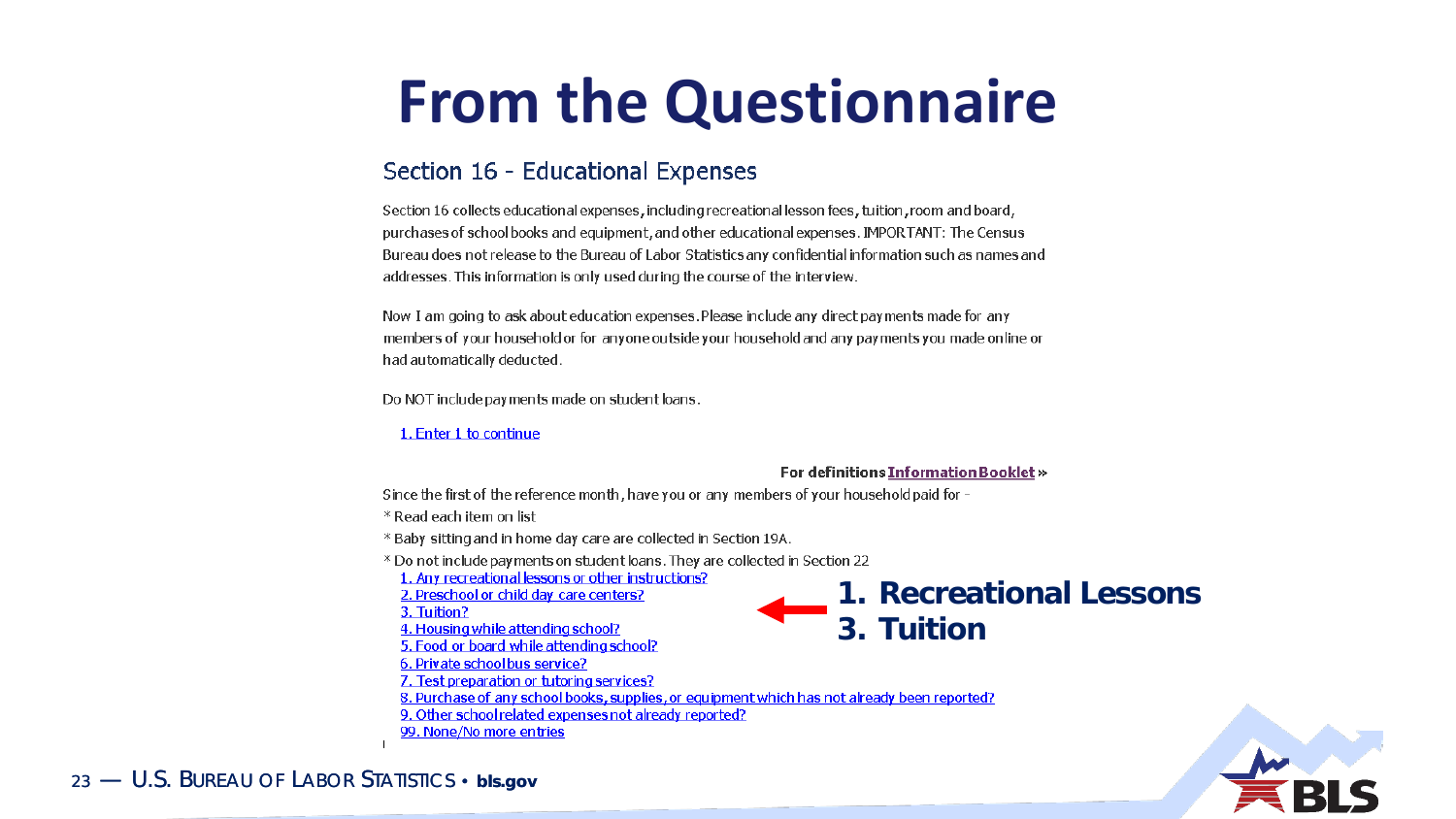## **From the Dictionary**

#### EDA - Detailed Expenditures Files (EXPN)

#### **Educational Expenses**

**EDUC AY** 

Expenses paid by the CU 16 -

**VARIABLE NAME DESCRIPTION** 

**FORMAT FLAG NOTE** 

EDUC\_AY\_  $CHAR(3)$ 

Item code **CODED** 100 Recreational lessons or other instructions for members of this CU or other persons 200 Nursery school or child day care centers for members or this CU or other persons 300 Tuition 310 Housing while attending school 320 Food or board while attending school 330 Combined room and board (310, 320) 335 Combined tuition room and board (300, 310, 320) 340 Private school bus (previously captured in the XPB file under **PRIVBUSX** 345 Test Preparation or tutoring services 350 Purchase of any school books, supplies, or equipment which has not already been reported 360 Other school related expenses not already reported. (Now includes rental of any school books or equipment not already reported, previous code 340). 370 Combined expenses for books and tuition (300, 340-350) 380 Other combined educational expenses (not previously reported) (100-320, 340-360) **CAPI** Section 16

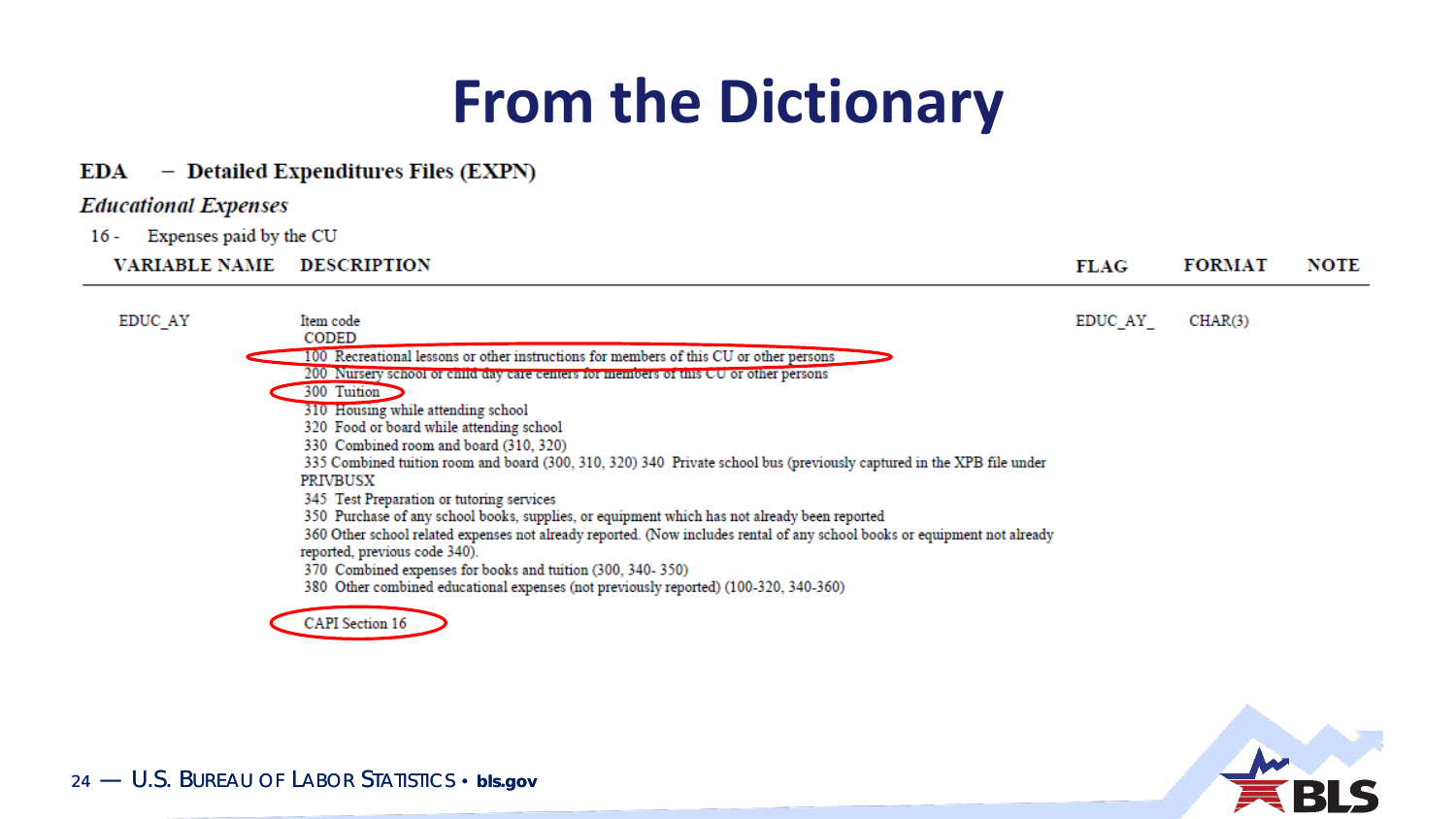## **From the Interview Stub File**

|                                 |                       | Education                                                                                                                                                                                                                                                                                                                                                                                                                                                                                                                                                                           | <b>EDUCATN</b>                                                                                                                                     |                                                                                 | <b>EXPEND</b>                                                                                                                                                                                           |
|---------------------------------|-----------------------|-------------------------------------------------------------------------------------------------------------------------------------------------------------------------------------------------------------------------------------------------------------------------------------------------------------------------------------------------------------------------------------------------------------------------------------------------------------------------------------------------------------------------------------------------------------------------------------|----------------------------------------------------------------------------------------------------------------------------------------------------|---------------------------------------------------------------------------------|---------------------------------------------------------------------------------------------------------------------------------------------------------------------------------------------------------|
|                                 |                       | College tuition                                                                                                                                                                                                                                                                                                                                                                                                                                                                                                                                                                     | 670110                                                                                                                                             |                                                                                 | <b>EXPEND</b>                                                                                                                                                                                           |
|                                 |                       | Elementary and high school tuition                                                                                                                                                                                                                                                                                                                                                                                                                                                                                                                                                  | 670210                                                                                                                                             |                                                                                 | EXPEND                                                                                                                                                                                                  |
|                                 |                       | Vocational and technical school turtion                                                                                                                                                                                                                                                                                                                                                                                                                                                                                                                                             | 070410                                                                                                                                             |                                                                                 | <b>EXPEND</b>                                                                                                                                                                                           |
|                                 |                       | Test preparation, tutoring services                                                                                                                                                                                                                                                                                                                                                                                                                                                                                                                                                 | 670903                                                                                                                                             |                                                                                 | <b>EXPEND</b>                                                                                                                                                                                           |
| Education                       |                       | Other schools tuition                                                                                                                                                                                                                                                                                                                                                                                                                                                                                                                                                               | 670901                                                                                                                                             |                                                                                 | <b>EXPEND</b>                                                                                                                                                                                           |
|                                 |                       | Other school expenses including rentals                                                                                                                                                                                                                                                                                                                                                                                                                                                                                                                                             | 670902                                                                                                                                             | 1                                                                               | <b>EXPEND</b>                                                                                                                                                                                           |
|                                 |                       | School books, supplies, equipment for college                                                                                                                                                                                                                                                                                                                                                                                                                                                                                                                                       | 660110                                                                                                                                             | $\mathbf I$<br>$\mathbf{1}$                                                     | <b>EXPEND</b>                                                                                                                                                                                           |
| <b>Section</b>                  |                       | School books, supplies, equipment for elementary, high                                                                                                                                                                                                                                                                                                                                                                                                                                                                                                                              | 660210                                                                                                                                             | T.<br><b>L</b>                                                                  | <b>EXPEND</b>                                                                                                                                                                                           |
|                                 |                       | school                                                                                                                                                                                                                                                                                                                                                                                                                                                                                                                                                                              |                                                                                                                                                    |                                                                                 |                                                                                                                                                                                                         |
|                                 | 3                     | School books, supplies, equipment for vocational and                                                                                                                                                                                                                                                                                                                                                                                                                                                                                                                                | 660410                                                                                                                                             |                                                                                 | <b>EXPEND</b>                                                                                                                                                                                           |
|                                 |                       | technical schools                                                                                                                                                                                                                                                                                                                                                                                                                                                                                                                                                                   |                                                                                                                                                    |                                                                                 |                                                                                                                                                                                                         |
|                                 | 3                     | School books, supplies, equipment for day care, nursery                                                                                                                                                                                                                                                                                                                                                                                                                                                                                                                             | 660901                                                                                                                                             |                                                                                 | <b>EXPEND</b>                                                                                                                                                                                           |
|                                 |                       | School books, supplies, equipment for other schools                                                                                                                                                                                                                                                                                                                                                                                                                                                                                                                                 | 660902                                                                                                                                             | $\mathbf{1}$                                                                    | <b>EXPEND</b>                                                                                                                                                                                           |
| Entertainment<br><b>Section</b> | 2<br>3<br>4<br>4<br>4 | Entertainment<br>Fees and admissions<br>Recreation expenses, out-of-town trips<br>Social, recreation, health club membership<br>Fees for participant sports<br>Participant sports, out-of-town trips<br>Movie, theater, amusement parks, and other (thru<br>Q20131)<br>Play, theater, opera, concert (new UCC Q20132)<br>Movies, parks, museums (new UCC Q20132)<br>Movie, other admissions, out-of-town trips<br>Admission to sporting events<br>Admission to sports events, out-of-town trins<br>Fees for recreational lessons<br>Other entertainment services, out-of-town trips | ENTRTAIN<br><b>FEESADM</b><br>610900<br>620111<br>620121<br>620122<br>620211<br>620213<br>620214<br>620212<br>620221<br>620222<br>620310<br>020903 | G<br>G<br>$\mathbbm{I}$<br>$\mathbf{1}$<br>$\mathbbm{I}$<br>$\mathbbm{I}$<br>T. | <b>EXPEND</b><br><b>EXPEND</b><br><b>EXPEND</b><br><b>EXPEND</b><br><b>EXPEND</b><br><b>EXPEND</b><br><b>EXPEND</b><br>EXPEND<br>EXPEND<br><b>EXPEND</b><br>EXPEND<br><b>EXPEND</b><br>EXPEND<br>EXPEND |

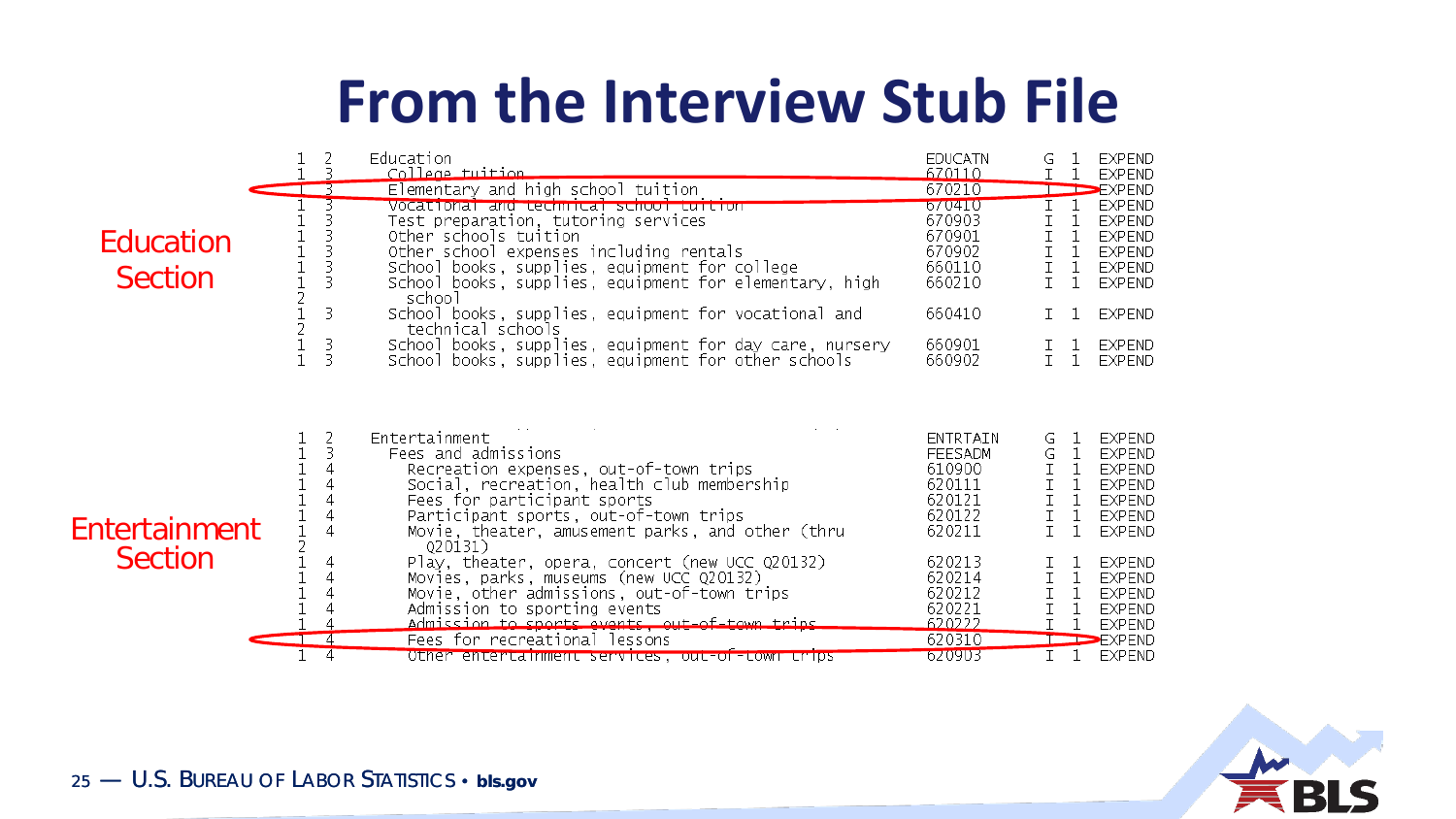| <b>NEWID</b> |      |  |          | QINTRVMO QINTRVYR FAM TYPE REF RACE FINCBTXM <b>EDUCAPQ EDUCACQ</b> FINLWT21 WTREP01 |                     |
|--------------|------|--|----------|--------------------------------------------------------------------------------------|---------------------|
| 8 2816652    | 2014 |  | 225125.6 |                                                                                      | 20201.087 42959.282 |

## **EDA (EXPN)**

|                 | <b>NEWID</b> | <b>QYEAR</b> | <b>SEQNO</b>   | <b>ALCNO</b>    | <b>JEDUCNET</b> |       | <b>EDUC AY</b> |            | EDSCHL A    |                | <b>EDMONTHA</b> |  |
|-----------------|--------------|--------------|----------------|-----------------|-----------------|-------|----------------|------------|-------------|----------------|-----------------|--|
| $\overline{2}$  | 2816652      | 20143        | 27             | $\overline{0}$  |                 | 18000 |                | 300        |             | $\overline{2}$ | 5 <sup>5</sup>  |  |
| $\vert 3 \vert$ | 2816652      | 20143        | 28             | $\overline{0}$  |                 | 2800  |                | <b>100</b> |             | <b>NA</b>      | $\overline{4}$  |  |
|                 | <b>MTBI</b>  |              |                |                 |                 |       |                |            |             |                |                 |  |
|                 | <b>NEWID</b> | <b>SEQNO</b> | <b>ALCNO</b>   | <b>EXPNAME</b>  | <b>COST</b>     |       | <b>UCC</b>     |            | COST REF MO | REF YR         | <b>PUBFLAG</b>  |  |
| $\overline{4}$  | 2816652      | 27           | $\overline{0}$ | <b>JEDUCNET</b> | 18000           |       | 670210         |            | 5<br>D      | 2014           | $\overline{2}$  |  |
| $\vert 5 \vert$ | 2816652      | 28           | $\overline{0}$ | <b>JEDUCNET</b> | 2800            |       | 620310         |            | D<br>4      | 2014           | $\overline{2}$  |  |

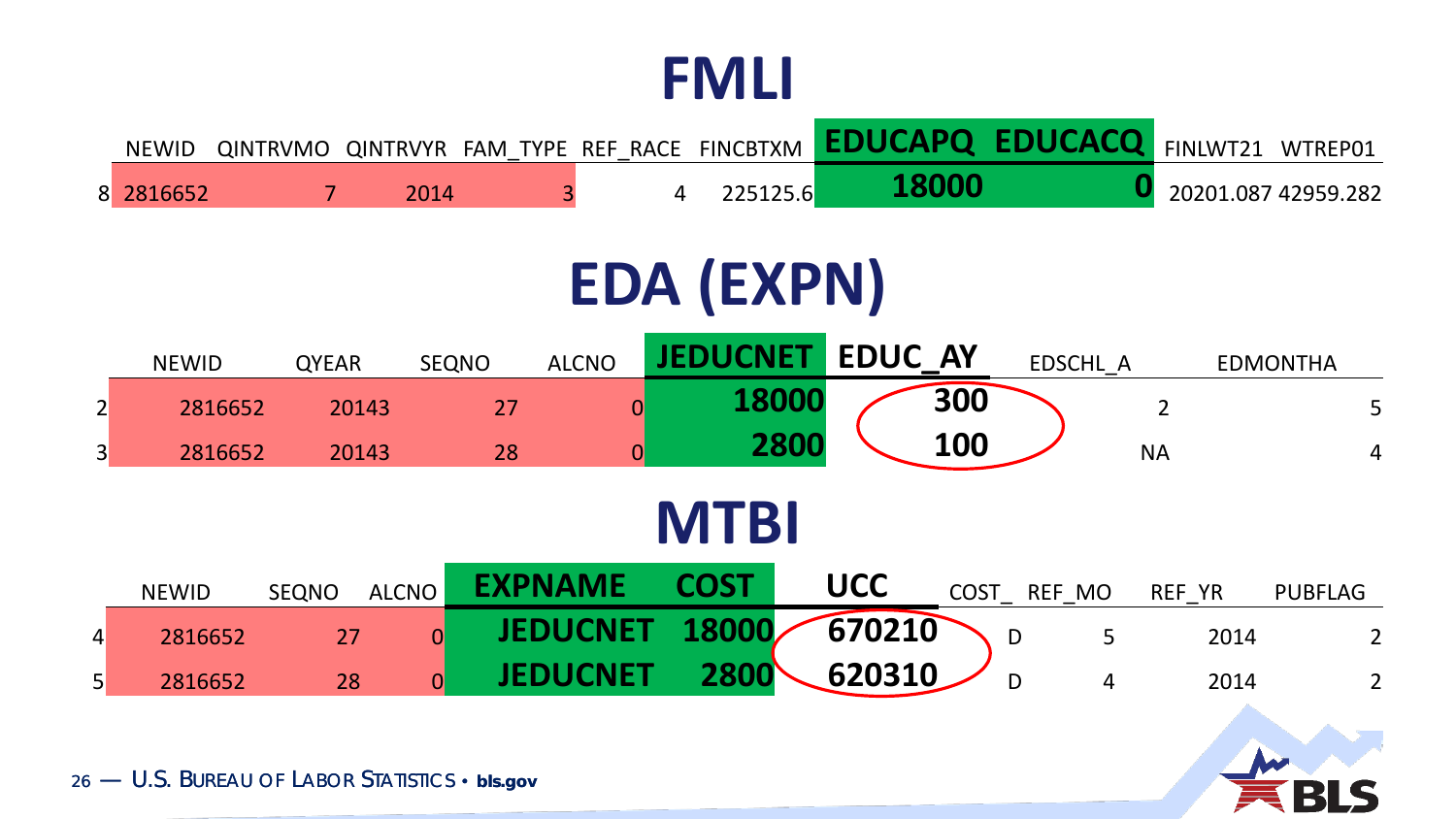## **Organizing Expenditure Categories**

- **Interview EXPN files are organized according to the survey** questionnaires.
	- ▶ Use the corresponding survey dictionary for all variables
- MTBI and Diary EXPD files are organized according to hierarchical groupings for publication
	- ▶ Use the corresponding stub file for UCC definitions
- FMLI and FMLD file summary variables aggregated using UCC groupings

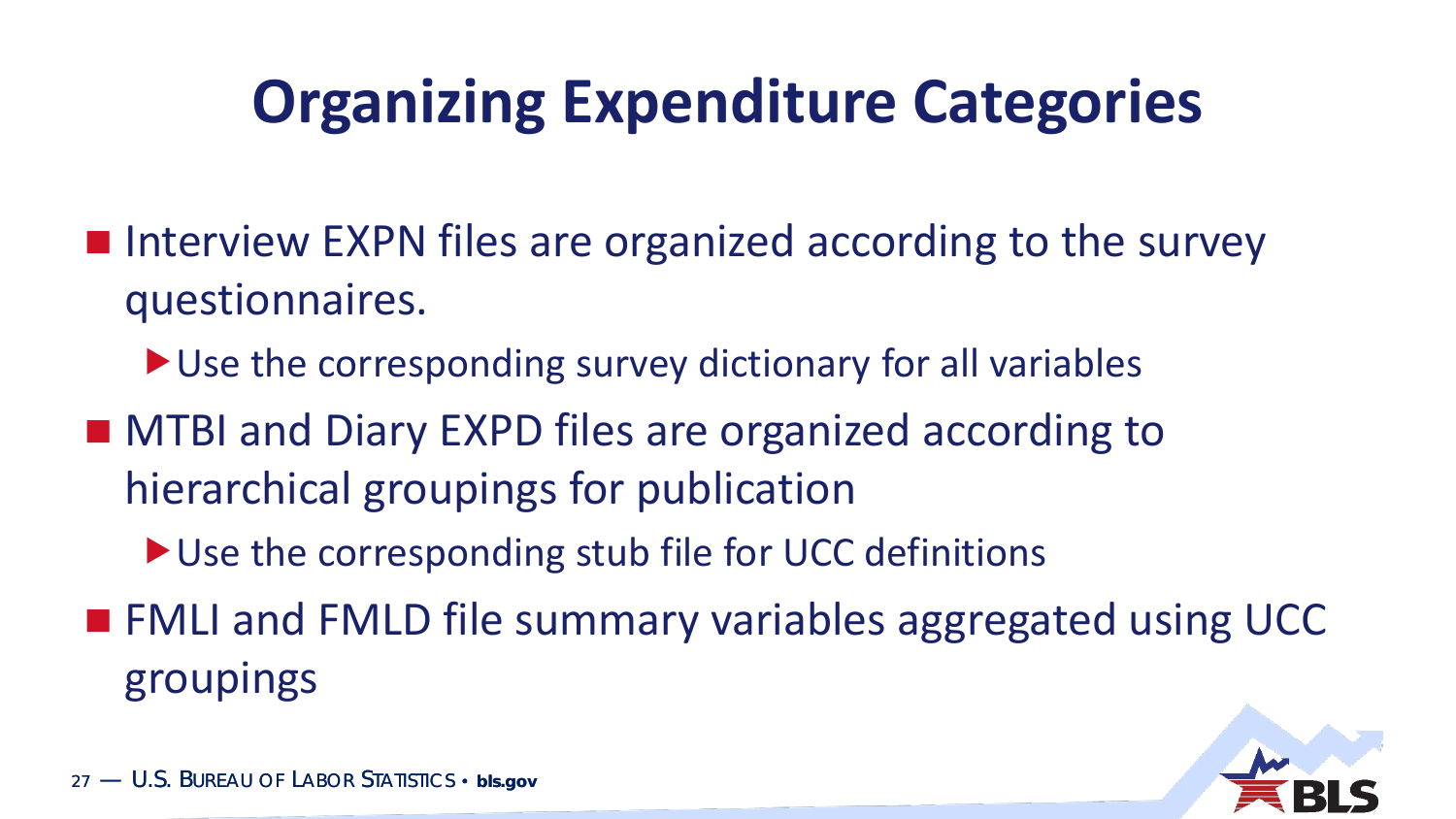## **Contact Information**

**Arcenis Rojas** Economist Division of Consumer Expenditure Surveys 202-691-6884 Rojas.Arcenis@bls.gov